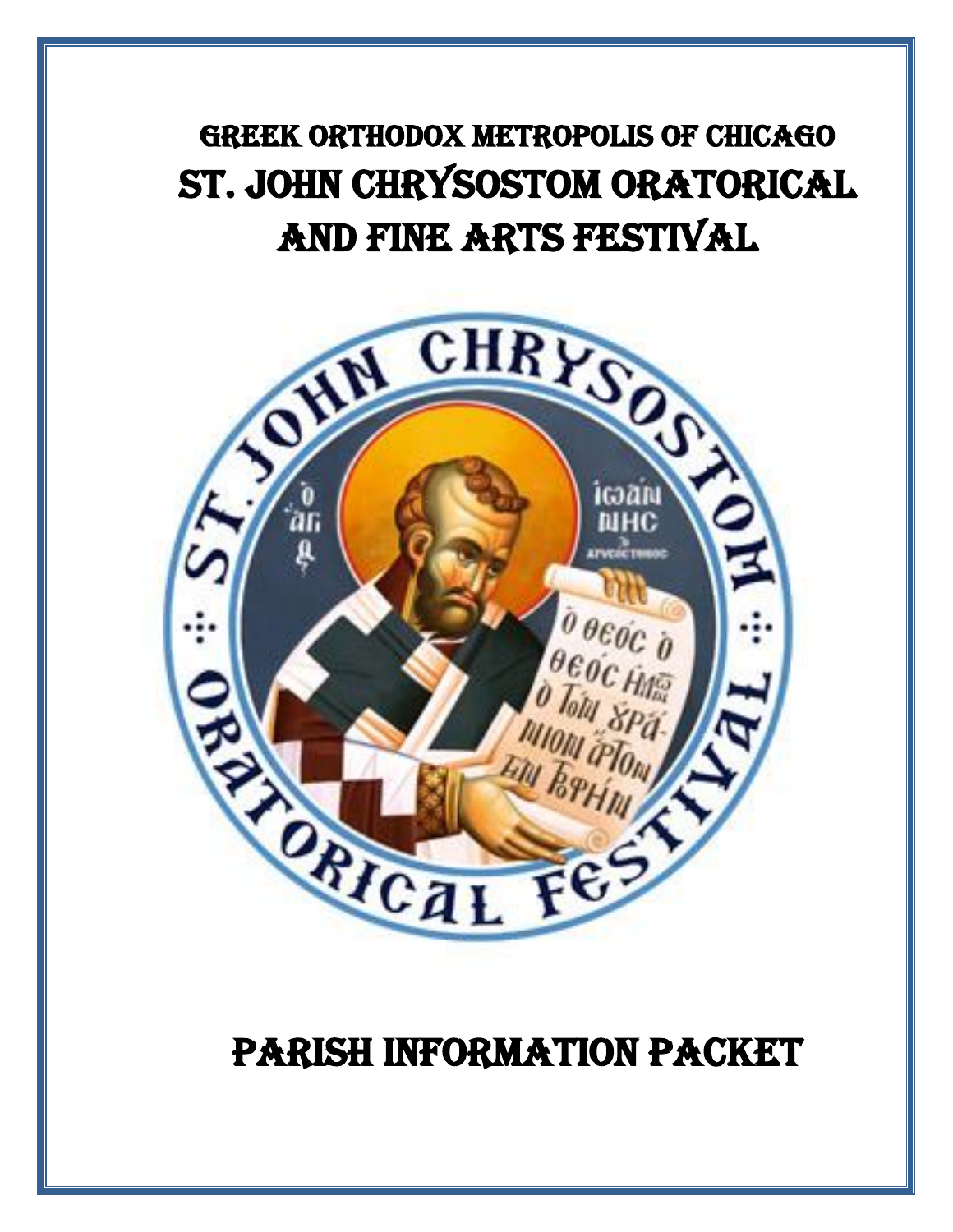

UNDER THE AUSPICES OF THE OFFICE OF YOUTH AND YOUNG ADULT MINISTRIES

# **TABLE OF CONTENTS**

| Guidelines for Parish Chairpersons                                      | $2 - 3$   |
|-------------------------------------------------------------------------|-----------|
| <b>Guidelines for Participants</b>                                      | $4 - 5$   |
| <b>SPEECH</b>                                                           |           |
| Criteria for Participants - Junior and Senior Divisions                 | $6 - 7$   |
| <b>Speech Evaluation Form</b>                                           | 8         |
| <b>ESSAY</b>                                                            |           |
| Criteria for Participants - Junior and Senior Divisions                 | 9         |
| <b>Essay Evaluation Form</b>                                            | 10        |
| <b>POETRY</b>                                                           |           |
| Criteria for Participants - Junior and Senior Divisions                 | 11        |
| <b>Poetry Evaluation Form</b>                                           | 12        |
| <b>ICONOGRAPHY</b>                                                      |           |
| Criteria for Participants - Junior and Senior Divisions                 | 13        |
| Iconography Evaluation Form                                             | 14        |
| <b>VOCAL SOLO</b>                                                       |           |
| Criteria for Participants - Junior and Senior Divisions                 | $15 - 16$ |
| <b>Vocal Solo Evaluation Form</b>                                       | 17        |
| <b>TALLY JUDGES' RANKING SHEETS</b><br><b>&amp; TIMEKEEPER'S REPORT</b> |           |
| Tally Judge's Ranking Sheet – Speech                                    | 18        |
| Timekeeper's Report – Speech                                            | 19        |
| Tally Judge's Ranking Sheet - Essay                                     | 20        |
| Tally Judge's Ranking Sheet - Poetry                                    | 21        |
| Tally Judge's Ranking Sheet – Iconography                               | 22        |
| Tally Judge's Ranking Sheet - Vocal Solo                                | 23        |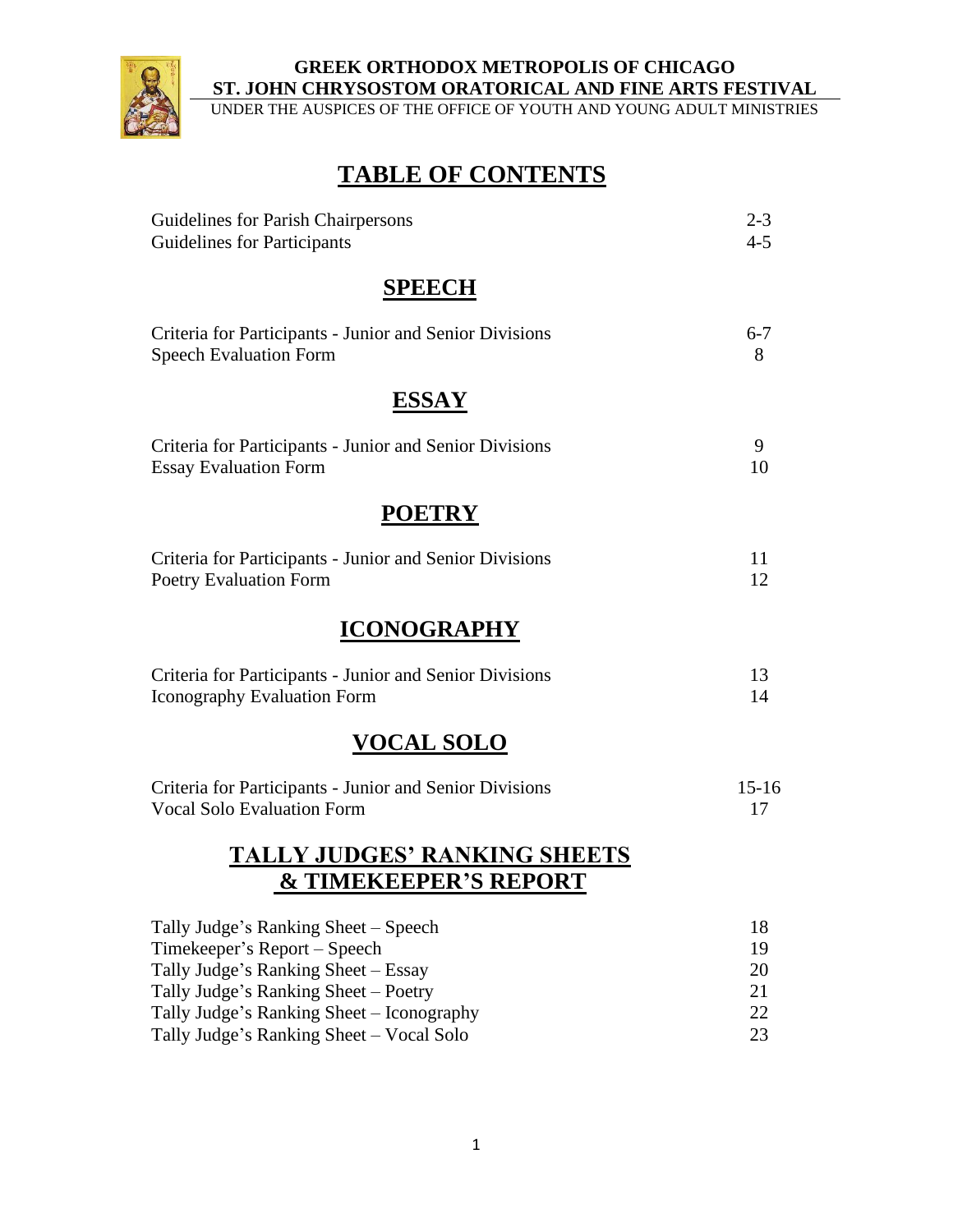

UNDER THE AUSPICES OF THE OFFICE OF YOUTH AND YOUNG ADULT MINISTRIES

# **GUIDELINES FOR PARISH CHAIRPERSONS**

- 1. The Metropolis Festival will offer five categories (Speech, Essay, Poetry, Iconography, and Vocal Solo) in each of two divisions (Junior and Senior), for a total of ten events that will be judged. Each participant may compete in as many as two separate events for the Metropolis Festival. If a participant chooses to compete in two events, the participant must prepare two independent submissions (a) for two different categories, and (b) each addressing a different topic from the official list of topics identified below. (The requirement for two different topics would apply only if the two categories chosen were among Speech, Essay, and Poetry.) The participants with the top scores in each of the ten events at their individual Parish Festivals will move on to the Metropolis Festival. Each parish, therefore, may enter a maximum of ten participants, one for each event.
- 2. Each Parish Chairperson should read through this packet and become familiar with the rules of the Metropolis Festival, as well as the rules for the Archdiocese Festival published at [http://www.goarch.org/-/st-john-chrysostom-oratorical-festival.](http://www.goarch.org/-/st-john-chrysostom-oratorical-festival) The Parish Chairperson also should copy and distribute appropriate pages to the participants.
- 3. Each Parish Chairperson is responsible for publicizing and hosting his or her individual Parish Festival. Helpful information for hosting your Parish Festival is available on the Archdiocese site above. You should encourage your youth to participate in your Parish Festival and aspire to compete at the Metropolis and Archdiocese levels. Let them know that by witnessing their Christian Faith, everyone is honored by God and that the Holy Spirit blesses each person with spiritual talents, be they in speaking, writing, iconography, or singing. You may even consider giving appropriate awards and incentives. If need be, use Sunday Church School time to work on the submissions and performances if there is a lack of home time. Also, be sure to offer constructive help.
- 4. Each Parish Chairperson is responsible for completing and submitting a Participant Registration Form (for each Metropolis Festival participant from his or her parish) and a Parish Chairperson Registration Form (for him/herself). The proper Chicago Metropolis forms for the current year will be sent separately to each parish along with the required deadline and instructions for submission.
- 5. Each Parish Chairperson is responsible for transmitting and/or delivering each of his or her parish's Metropolis Festival submissions. Before doing so, the Parish Chairperson must ensure that each submission adheres to these Guidelines and the criteria for the individual events contained in this packet. Additional transmission and/or delivery instructions will be sent separately to each parish along with the required deadline.
- 6. If the participant with the top score in either the Junior Speech Division or Senior Speech Division events at the Parish Festival is unavailable to compete at the Metropolis Festival, the parish should send the participant with the next highest score in that event.
- 7. All Parish Chairpersons are requested by His Eminence Metropolitan Nathanael to attend the Metropolis Festival and the Awards Luncheon, which follows. At the conclusion of the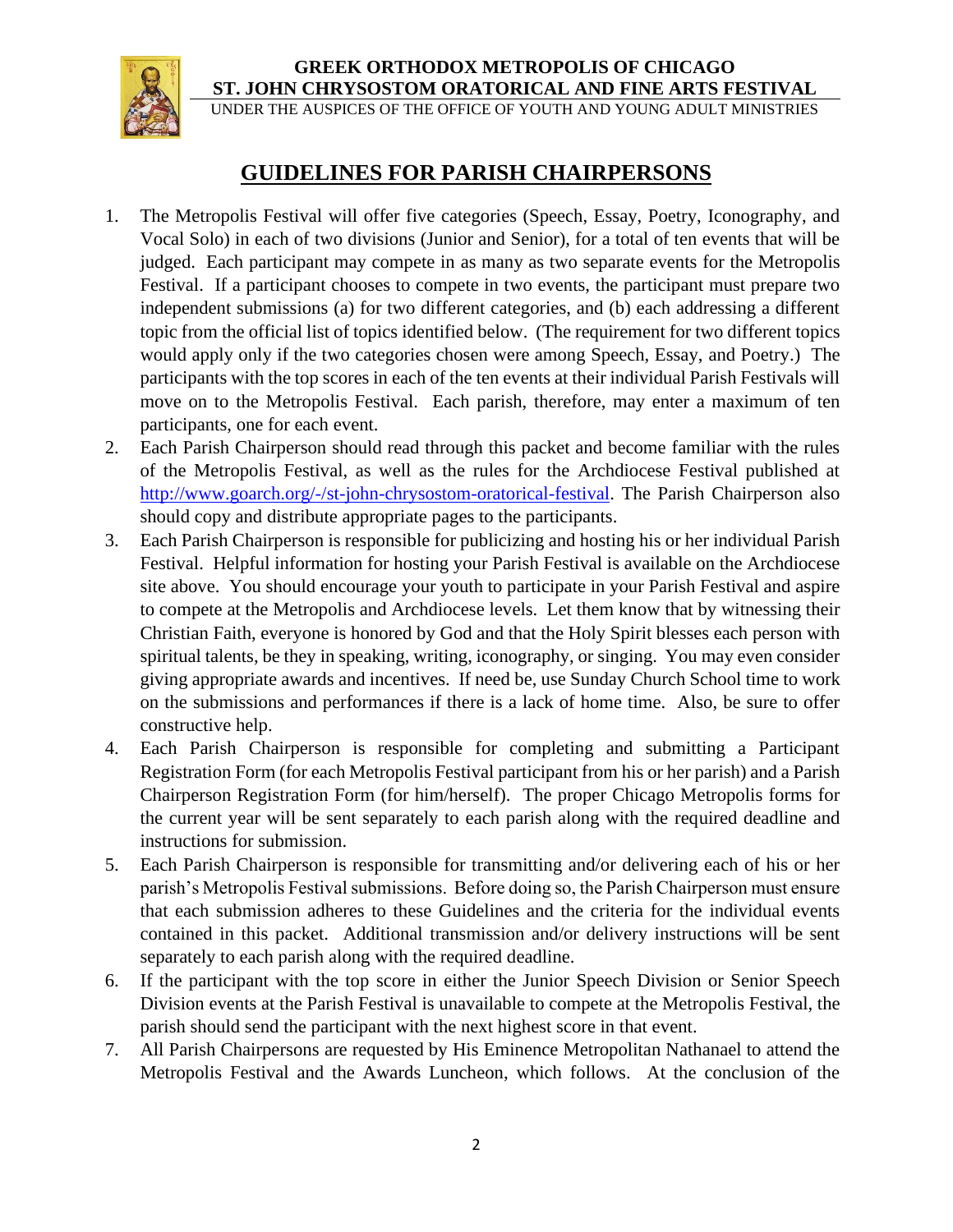

UNDER THE AUSPICES OF THE OFFICE OF YOUTH AND YOUNG ADULT MINISTRIES

Awards Luncheon, the Parish Chairperson should gather all of the parish's submissions. The Host Parish will not be responsible for mailing any items left behind.

8. Each Parish Chairperson should arrange with his or her Parish Priest to honor the participants who receive awards at the Metropolis Festival and have them display or perform their submissions.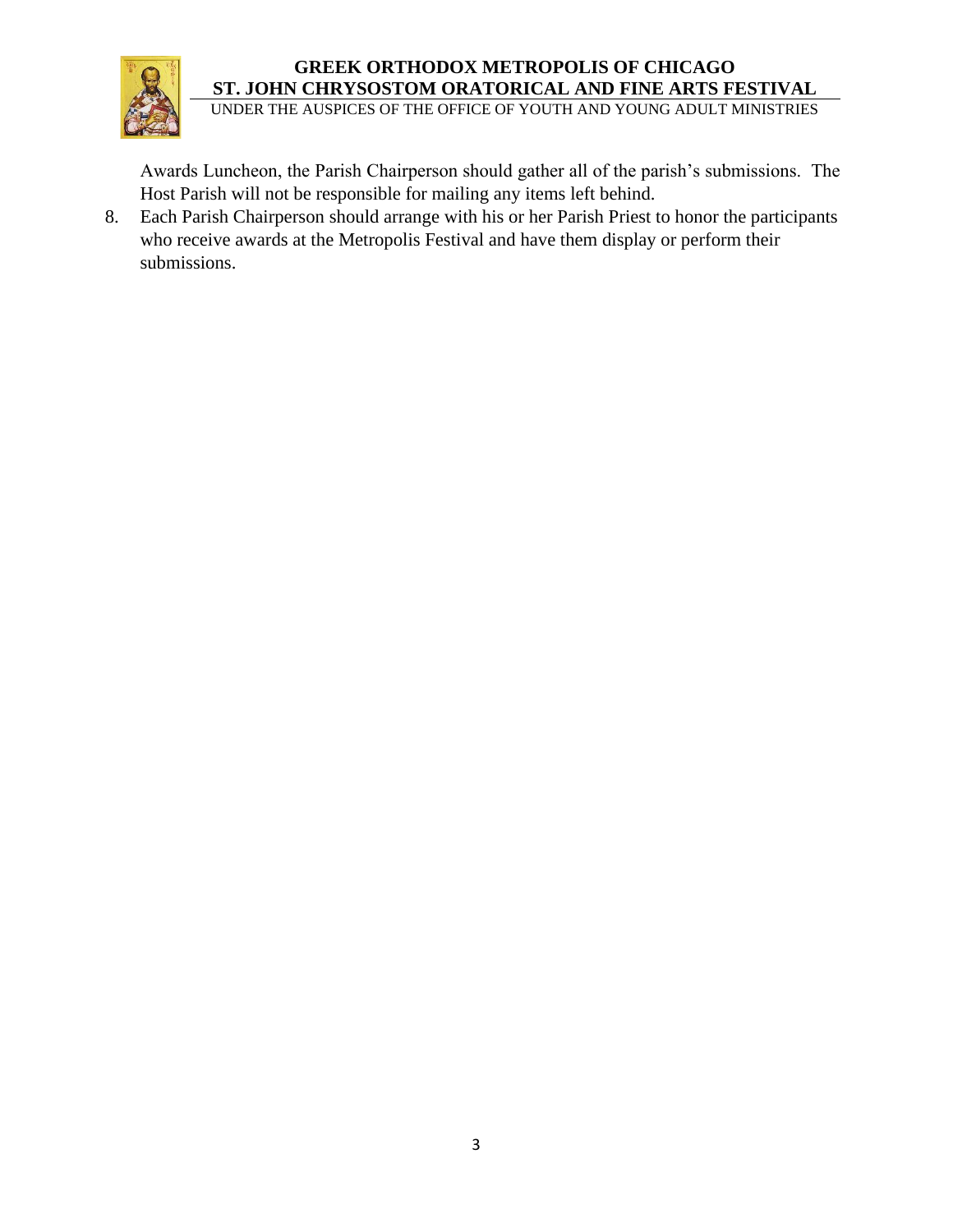

UNDER THE AUSPICES OF THE OFFICE OF YOUTH AND YOUNG ADULT MINISTRIES

# **GUIDELINES FOR PARTICIPANTS**

- 1. The Metropolis Festival will offer five categories (Speech, Essay, Poetry, Iconography, and Vocal Solo) in each of two divisions (Junior and Senior), for a total of ten events that will be judged. Each participant may compete in as many as two separate events for the Metropolis Festival. If a participant chooses to compete in two events, the participant must prepare two independent submissions (a) for two different categories, and (b) each addressing a different topic from the official list of topics identified below. (The requirement for two different topics would apply only if the two categories chosen were among Speech, Essay, and Poetry.) The participants with the top scores in each of the ten events at their individual Parish Festivals will move on to the Metropolis Festival.
- 2. Each participant must be
	- a. of the Greek Orthodox Faith *and*
	- b. registered in Sunday Church School, JOY/GOYA, *or* Junior/Senior Choir for that parish.
- 3. Each participant must be
	- a. in Grades 7 through 9 to enter the Junior Division *or*
	- b. in Grades 10 through 12 to enter the Senior Division.
- 4. No participant may submit or perform an entry from a prior Metropolis Festival.
- 5. An entry that is submitted to and receives a top score at a Parish Festival cannot be substantively changed before its submission to the Metropolis Festival.
- 6. A teacher, parent, or other mentor may "coach" a participant, but each submission or performance must reflect the participant's individual style.
- 7. Participants who receive the top three scores in each of the events in each division will be recognized at the Metropolis Awards Luncheon at the completion of the Metropolis Festival, and those receiving the top scores may be asked to display or perform their submissions again upon receiving their awards.
- 8. Only those participants who receive the top score in the Junior Speech Division and the Senior Speech Division events at the Metropolis Festival will advance to the Archdiocese Festival. At this time, the Archdiocese Festival does not include the Essay, Poetry, Iconography, or Vocal Solo categories.
- 9. All Metropolis Festival participants may have their submissions and/or photographs used for promotional materials by the Metropolis Festival.
- 10. All participants should wear proper church attire to the Parish, Metropolis, and Archdiocese Festivals.
- 11. All participants must be accompanied by an adult to the Metropolis Festival and must arrange for their own travel to the site of the Host Parish. Information regarding travel, including suggested hotels, will be sent to each parish.
- 12. In addition to these Guidelines, all participants must adhere to the criteria for the individual events contained in this packet, and the participants in the Junior Speech Division and Senior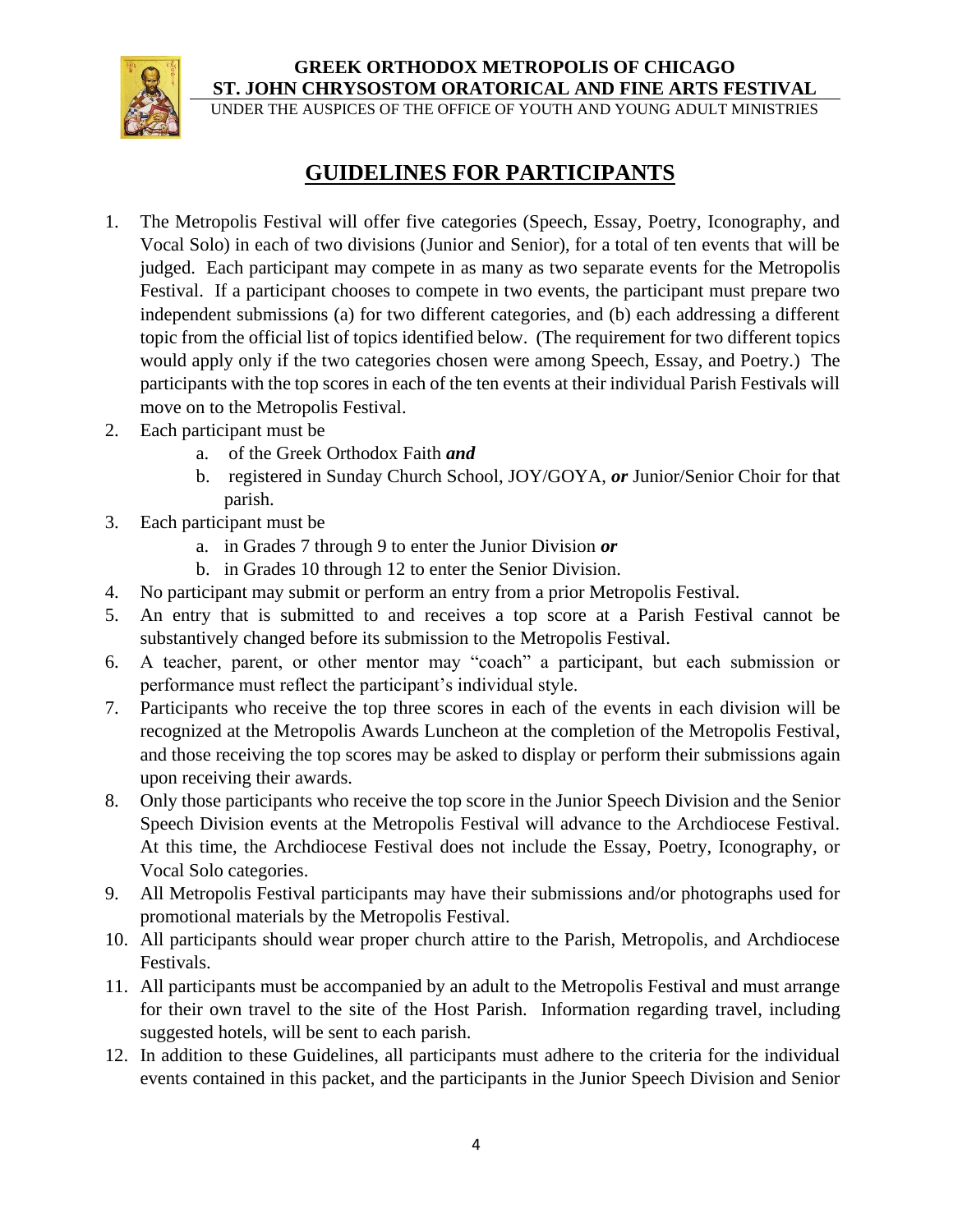

UNDER THE AUSPICES OF THE OFFICE OF YOUTH AND YOUNG ADULT MINISTRIES

Speech Division events also must adhere to the rules of the Archdiocese Festival published at [http://www.goarch.org/-/st-john-chrysostom-oratorical-festival.](http://www.goarch.org/-/st-john-chrysostom-oratorical-festival)

13. All Metropolis Festival participants are requested by His Eminence Metropolitan Nathanael to attend the Metropolis Festival and the Awards Luncheon, which follows.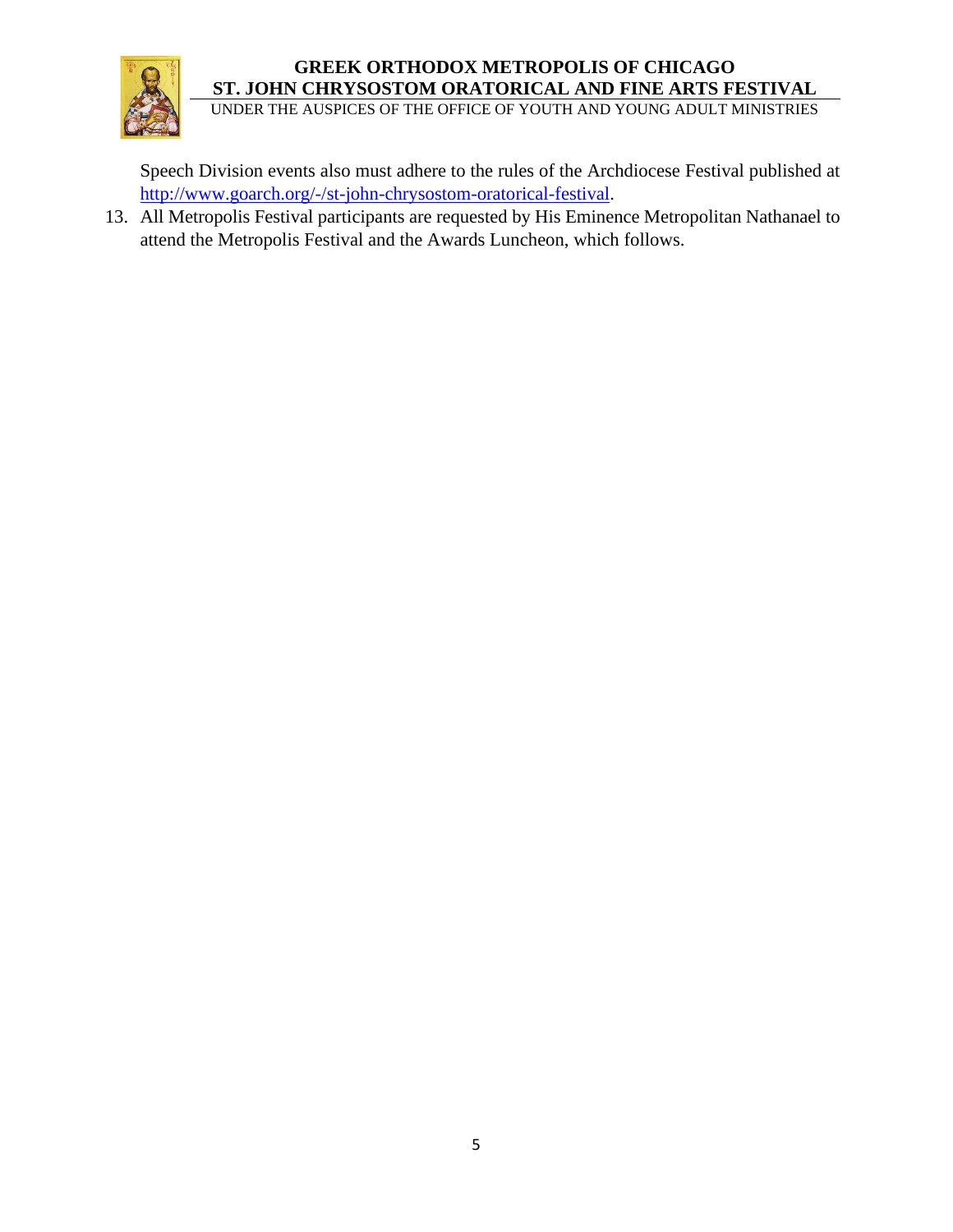

UNDER THE AUSPICES OF THE OFFICE OF YOUTH AND YOUNG ADULT MINISTRIES

# **CRITERIA FOR PARTICIPANTS**

# **JUNIOR AND SENIOR SPEECH DIVISIONS**

(Please reproduce this page for all participants and judges.)

### **GENERAL CRITERIA**

**Topic**: Your speech topic must be taken from the official list on the Archdiocese Festival website [\(http://www.goarch.org/-/st-john-chrysostom-oratorical-festival\)](http://www.goarch.org/-/st-john-chrysostom-oratorical-festival) for the current year and be delivered in English, without the use of any audiovisual materials. Please note that there are different topics for the Junior and Senior Divisions. All speakers are expected to have prepared their own speeches through research and personal experience. Quotations should be used effectively as supportive material and must have sources identified.

**Length**: The length for speeches is **3-4 minutes for the Junior Division** and **4-5 minutes for the Senior Division**. A 15-second grace period will be given to speakers who run under the minimum or over the maximum time restrictions. The *penalties* assessed will be one point lost for every five seconds beyond the 15-second grace period, either under or over the time restrictions. These points will be deducted from each judge's TOTAL POINTS found at the bottom of the Speech Evaluation Form.

**Submission to Metropolis Festival**: If you advance to the Metropolis Festival, a copy of your speech must be typed **(double-spaced, Times New Roman, 12-point font, in Microsoft Word format)** and given to your Parish Chairperson to submit before the deadline. You must print your full topic and topic number at the top of the first page. You must also include your name/address/phone number and your church's name/address/phone number on a **separate page** attached to the end of your speech. It is important that **none of your personal or church information** appears on any of the content pages of your speech.

**Delivery of Speech at Metropolis Festival**: The delivery of your speech must largely be given from the lectern and should *not* be a dramatic presentation. If you advance to the Metropolis Festival, your topic question will be read aloud to the judges as you approach the lectern. Before you begin, you should acknowledge the audience, including all dignitaries present. Additional instructions regarding delivery, order, and judging will be given at the Host Parish on the day of the Metropolis Festival.

### **EVALUATION CRITERIA**

Your speech will be evaluated according to the following:

# **CONTENT**

**Organization**: Your speech content should be effective and organized with a clear introduction, body, and conclusion.

**Persuasiveness**: You should offer persuasive arguments and a clear point-of-view, rather than just summarizing the topic.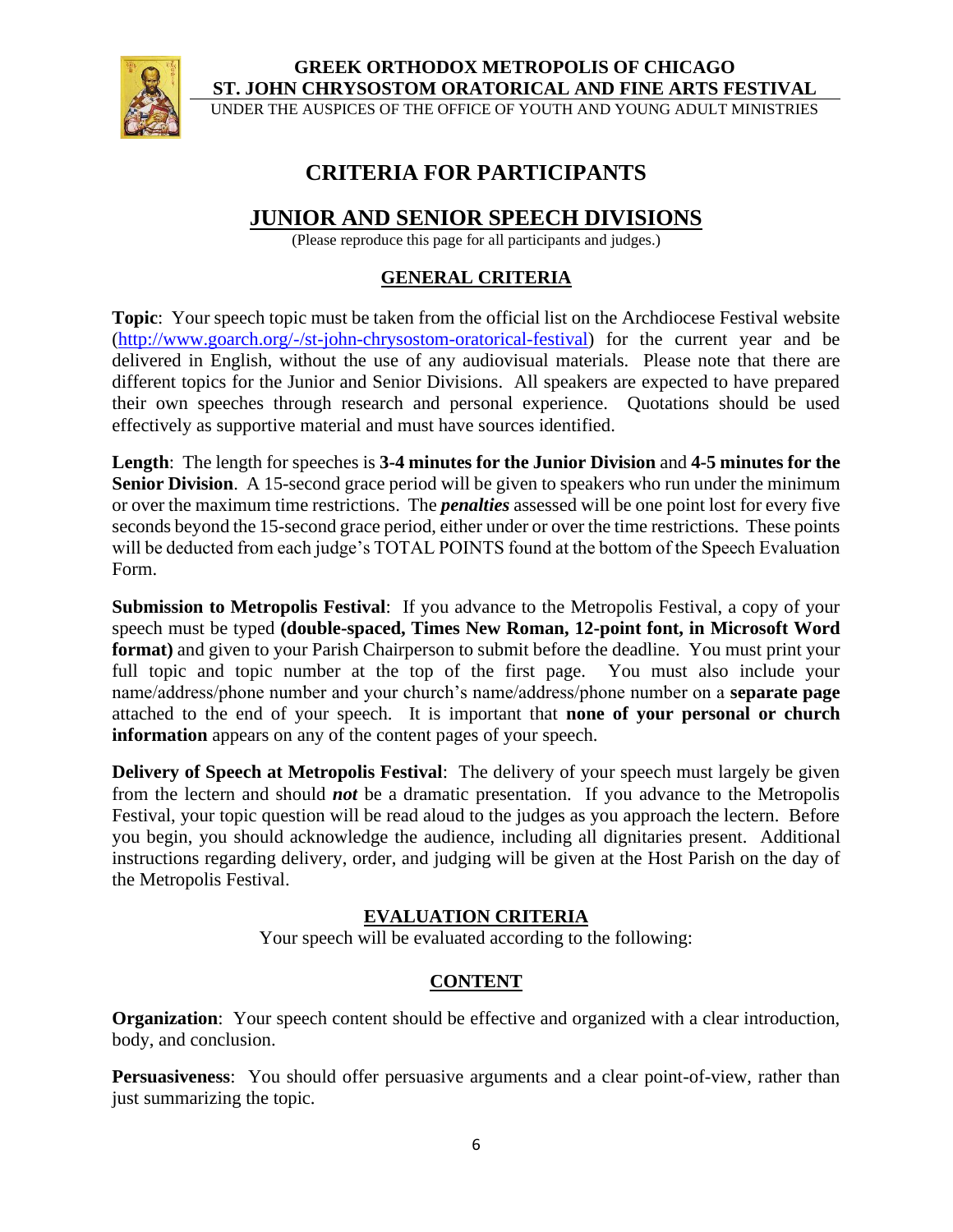

UNDER THE AUSPICES OF THE OFFICE OF YOUTH AND YOUNG ADULT MINISTRIES

**Adaptation of Topic**: You should approach the topic in an innovative way. Your speech should be well-researched, and, if you choose to use personal experience, it should be effective.

**Theology**: Your content should be theologically sound, reflecting accurate Orthodox Tradition. It should draw upon scriptural, liturgical, and historical resources.

**Conclusion**: You should offer a call-to-action and/or final thoughts that are designed to move the audience to your point-of-view.

### **DELIVERY**

**Vocal Skills**: Your voice should be effective in terms of diction and volume. Your voice also should express the mood and feeling of the speech.

**Expressiveness**: You should communicate your thoughts with enthusiasm and use pauses and phrasing effectively, without being too theatrical.

**Physical Movements**: Your physical movements, eye contact, posture, poise, and facial expressions should be used effectively.

**Effective Use of Manuscript or Notes**: You need not memorize your speech. If you use a manuscript, however, it should not distract you or your audience during the delivery of your speech.

**Communication**: You should effectively communicate your thoughts with the audience.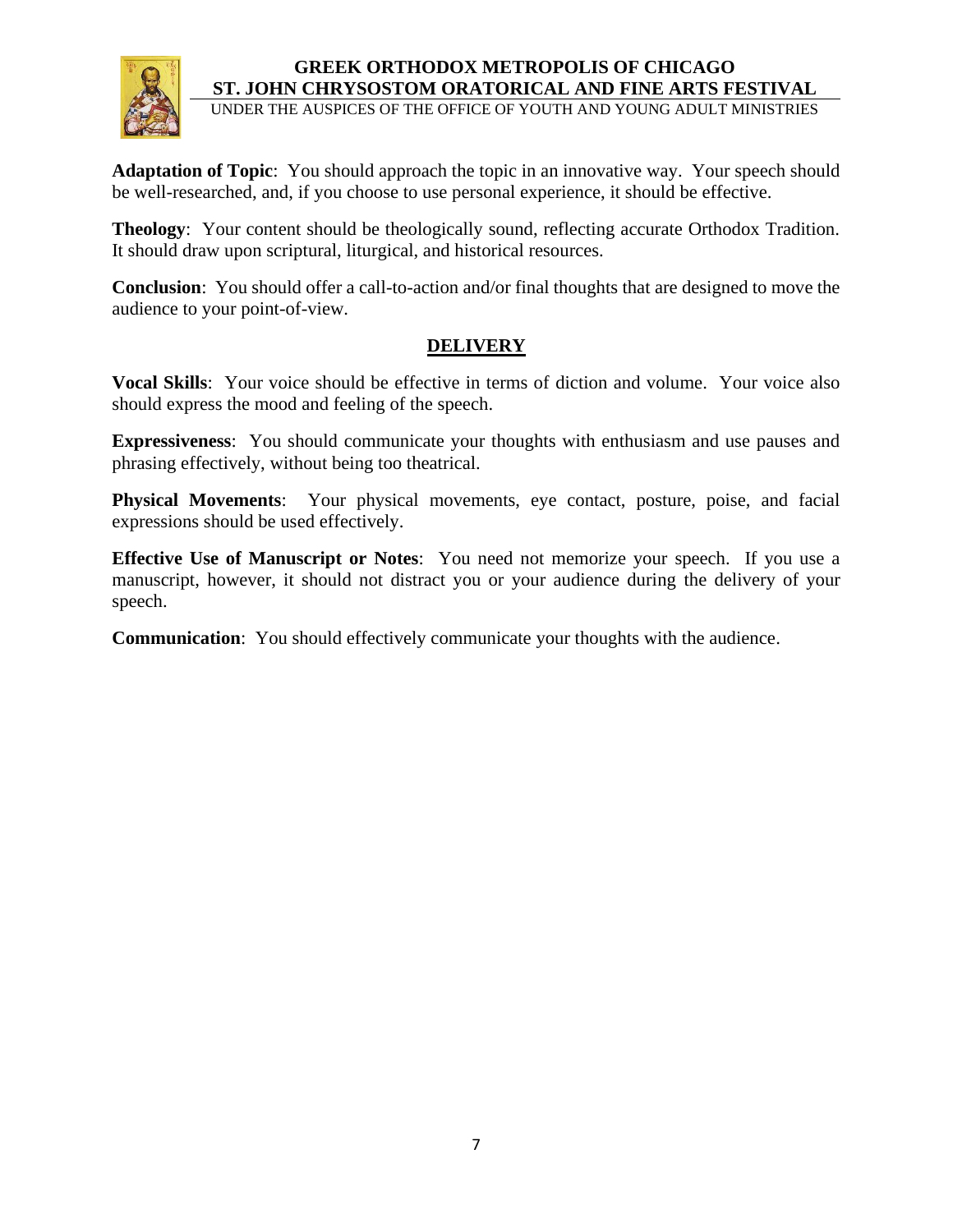

UNDER THE AUSPICES OF THE OFFICE OF YOUTH AND YOUNG ADULT MINISTRIES

# **SPEECH EVALUATION FORM**

(Please reproduce this page for participants and judges.)

DATE: \_\_\_\_\_\_\_\_\_\_\_\_ DIVISION: \_\_\_\_\_\_\_\_\_\_\_ TOPIC #: \_\_\_\_\_\_\_\_\_\_\_\_\_ SPEAKER #: \_\_\_\_\_\_\_\_\_\_

#### POINT SCALE:

| $9 - 10$ | <b>OUTSTANDING, SUPERIOR</b> |
|----------|------------------------------|
| $7 - 8$  | GOOD (Better than average)   |
| $5 - 6$  | SATISFACTORY (Fair, Average) |
| $3 - 4$  | <b>BELOW AVERAGE</b>         |
| . .      | . <del>.</del> .             |

 $1 - 2$  INEFFECTIVE

#### **CONTENT POINTS:**

| <b>ORGANIZATION:</b> Was the speech content effective and organized with a clear         |
|------------------------------------------------------------------------------------------|
| introduction, body and conclusion?                                                       |
| <b>PERSUASIVENESS:</b> Did the speaker offer persuasive arguments and a clear point-of-  |
| view, rather than just summarizing the topic?                                            |
| <b>ADAPTATION OF TOPIC:</b> Did the speaker approach the topic in an innovative way?     |
| Was the speech well-researched? If personal experience was referenced, was it effective? |
| <b>THEOLOGY:</b> Is the content theologically sound, reflecting accurate Orthodox        |
| Tradition? Did the speech draw upon scriptural, liturgical, and historical resources?    |
| <b>CONCLUSION:</b> Did the speaker offer a call-to-action and/or final thoughts that are |
| designed to move the audience to the speaker's point-of-view?                            |
|                                                                                          |

**CONTENT POINTS SUBTOTAL** (50 is a perfect score)

#### **DELIVERY POINTS:**

| <b>VOCAL SKILLS:</b> Was the voice effective in terms of diction and volume? Did the<br>voice express the mood and feeling of the speech?<br><b>EXPRESSIVENESS:</b> Did the speaker communicate his/her thoughts with enthusiasm,<br>and were pauses and phrasing effective, yet not too theatrical?<br><b>PHYSICAL MOVEMENTS:</b> Were physical movements, eye contact, posture, poise,<br>and facial expressions effective?<br><b>EFFECTIVE USE OF MANUSCRIPT OR NOTES:</b> If a manuscript was used, was it<br>distracting during the delivery of the speech? (Memorization of the speech is not<br>required.)<br><b>COMMUNICATION:</b> Did the speaker effectively communicate his/her thoughts with |
|----------------------------------------------------------------------------------------------------------------------------------------------------------------------------------------------------------------------------------------------------------------------------------------------------------------------------------------------------------------------------------------------------------------------------------------------------------------------------------------------------------------------------------------------------------------------------------------------------------------------------------------------------------------------------------------------------------|
| the audience?<br><b>DELIVERY POINTS SUBTOTAL</b> (50 is a perfect score)                                                                                                                                                                                                                                                                                                                                                                                                                                                                                                                                                                                                                                 |
| <b>TOTAL POINTS:</b> (Content plus Delivery)                                                                                                                                                                                                                                                                                                                                                                                                                                                                                                                                                                                                                                                             |
|                                                                                                                                                                                                                                                                                                                                                                                                                                                                                                                                                                                                                                                                                                          |
| Minus any Time Penalty, if applicable                                                                                                                                                                                                                                                                                                                                                                                                                                                                                                                                                                                                                                                                    |
| <b>GRAND TOTAL</b> (100 is a perfect score)                                                                                                                                                                                                                                                                                                                                                                                                                                                                                                                                                                                                                                                              |
|                                                                                                                                                                                                                                                                                                                                                                                                                                                                                                                                                                                                                                                                                                          |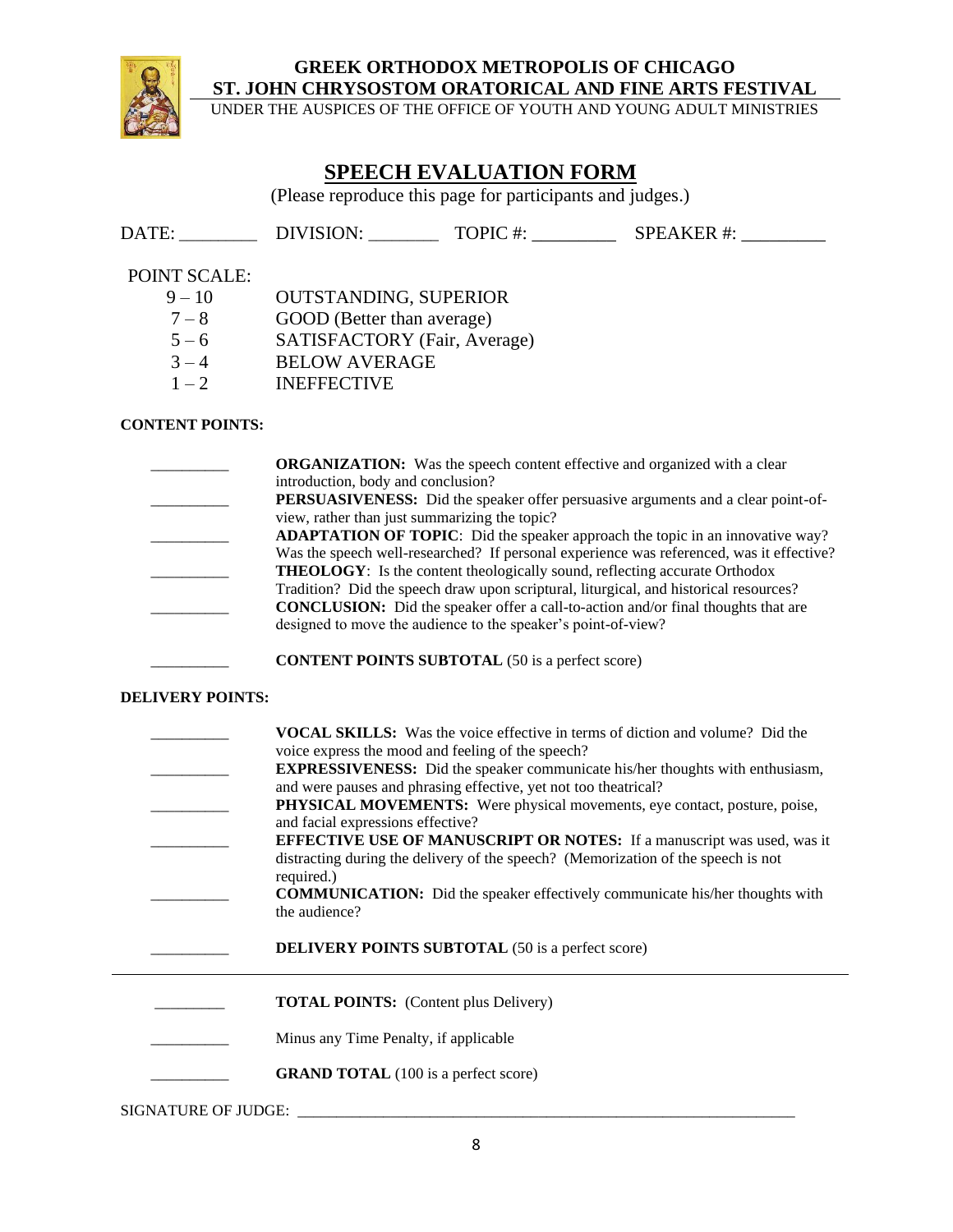

UNDER THE AUSPICES OF THE OFFICE OF YOUTH AND YOUNG ADULT MINISTRIES

# **CRITERIA FOR PARTICIPANTS**

# **JUNIOR AND SENIOR ESSAY DIVISIONS**

(Please reproduce this page for all participants and judges.)

### **GENERAL CRITERIA**

**Topic**: Your essay topic must be taken from the official list on the Archdiocese Festival website [\(http://www.goarch.org/-/st-john-chrysostom-oratorical-festival\)](http://www.goarch.org/-/st-john-chrysostom-oratorical-festival) for the current year and be written in English. Please note that there are different topics for the Junior and Senior Divisions. All participants are expected to have prepared their own essays through research and personal experience. Quotations should be used effectively as supportive material and must have sources identified.

**Length**: The length for essays is **300-400 words for the Junior Division** and **500-600 words for the Senior Division**. A one-half point *penalty* will be assessed for every twenty words below the minimum or above the maximum word restrictions. The penalty points will be deducted from each judge's TOTAL POINTS found at the bottom of the Essay Evaluation Form.

**Submission to Metropolis Festival**: If you advance to the Metropolis Festival, a copy of your essay must be typed **(double-spaced, Times New Roman, 12-point font, in Microsoft Word format)** and given to your Parish Chairperson to submit before the deadline. You must print your full topic, your topic number, and your essay's **total word count** on a **separate page** attached to the front of your essay. You must also include your name/address/phone number and your church's name/address/phone number on a **separate page** attached to the end of your essay. It is important that **none of your personal or church information** appears on any of the content pages of your essay. The content pages, including the title of your essay, are the only pages you should use in calculating your essay's total word count.

### **EVALUATION CRITERIA**

Your essay will be evaluated according to the following:

**Organization**: Your essay should be organized with a clear introduction, body, and conclusion and use effective transitions within and between paragraphs.

**Content**: Your essay should respond to the prompt of your chosen topic by presenting a clear point-of-view and offering sufficient supporting material.

**Language**: Your essay should make use of precise word choices, varied sentence structures, and strategic style techniques.

**Theology**: Your essay should be theologically sound, reflecting accurate Orthodox Tradition. It should draw upon scriptural, liturgical, and historical resources and provide proper references to those resources.

**Presentation**: Your essay should conform to the required submission format and be free of spelling and grammatical errors.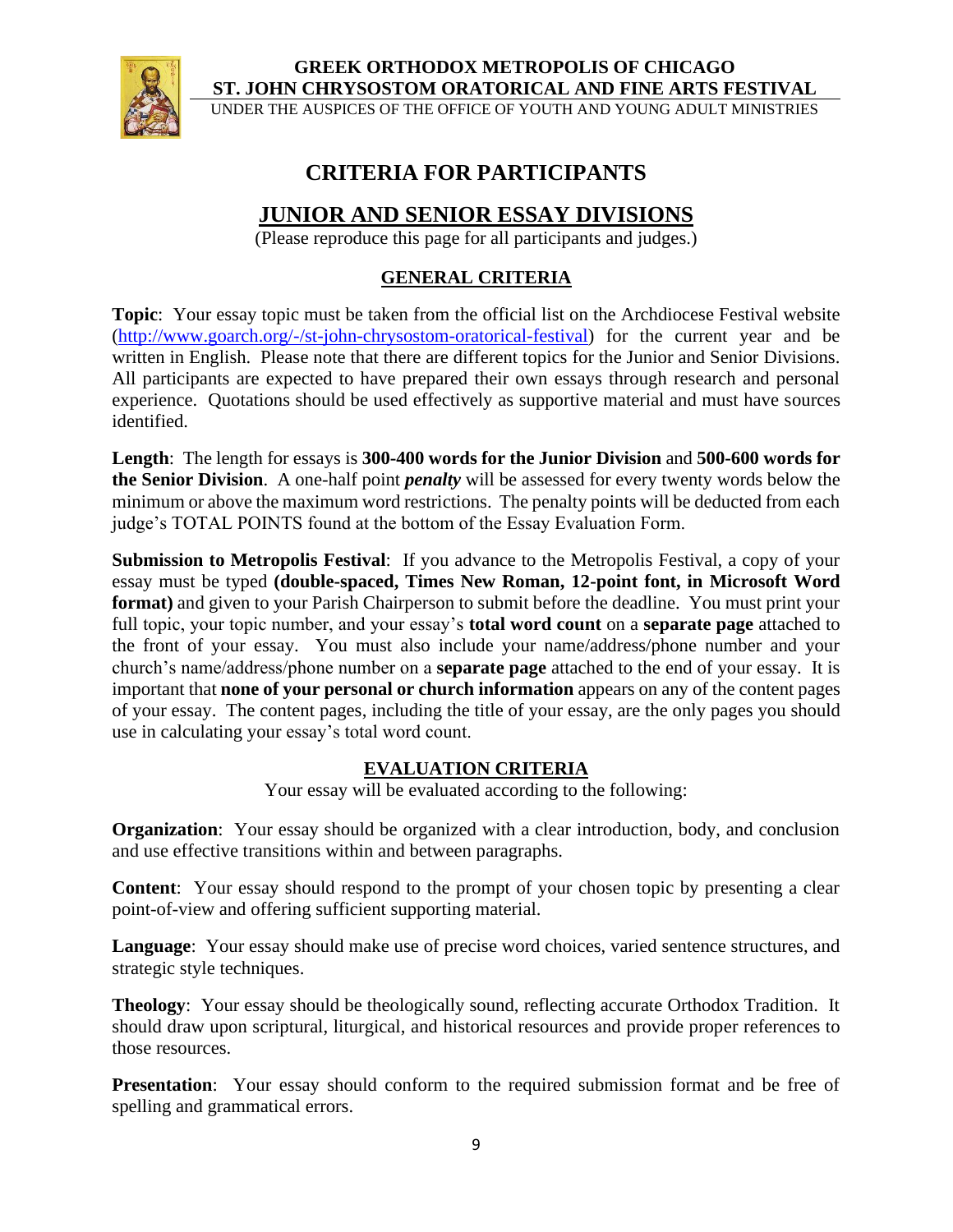

UNDER THE AUSPICES OF THE OFFICE OF YOUTH AND YOUNG ADULT MINISTRIES

# **ESSAY EVALUATION FORM**

(Please reproduce this page for participants and judges.)

|                     |                                             |                                                                                                                                                              | DATE: DIVISION: TOPIC #: ESSAY #:                                                                                                                                                   |  |  |  |  |  |  |
|---------------------|---------------------------------------------|--------------------------------------------------------------------------------------------------------------------------------------------------------------|-------------------------------------------------------------------------------------------------------------------------------------------------------------------------------------|--|--|--|--|--|--|
| <b>POINT SCALE:</b> |                                             |                                                                                                                                                              |                                                                                                                                                                                     |  |  |  |  |  |  |
| $9 - 10$            | <b>OUTSTANDING, SUPERIOR</b>                |                                                                                                                                                              |                                                                                                                                                                                     |  |  |  |  |  |  |
| $7 - 8$             | GOOD (Better than average)                  |                                                                                                                                                              |                                                                                                                                                                                     |  |  |  |  |  |  |
| $5 - 6$             | SATISFACTORY (Fair, Average)                |                                                                                                                                                              |                                                                                                                                                                                     |  |  |  |  |  |  |
| $3 - 4$             | <b>BELOW AVERAGE</b>                        |                                                                                                                                                              |                                                                                                                                                                                     |  |  |  |  |  |  |
| $1 - 2$             | <b>INEFFECTIVE</b>                          |                                                                                                                                                              |                                                                                                                                                                                     |  |  |  |  |  |  |
| POINTS:             |                                             |                                                                                                                                                              |                                                                                                                                                                                     |  |  |  |  |  |  |
|                     |                                             |                                                                                                                                                              | <b>ORGANIZATION:</b> Is the essay organized with a clear introduction, body, and<br>conclusion and are effective transitions used within and between paragraphs?                    |  |  |  |  |  |  |
|                     |                                             | <b>CONTENT:</b> Does the essay respond to the prompt of the chosen topic by presenting a<br>clear point-of-view and offering sufficient supporting material? |                                                                                                                                                                                     |  |  |  |  |  |  |
|                     | structures, and strategic style techniques? |                                                                                                                                                              | LANGUAGE: Does the essay make use of precise word choices, varied sentence                                                                                                          |  |  |  |  |  |  |
|                     | references to those resources?              |                                                                                                                                                              | <b>THEOLOGY:</b> Is the essay theologically sound, reflecting accurate Orthodox Tradition?<br>Does it draw upon scriptural, liturgical, and historical resources and provide proper |  |  |  |  |  |  |
|                     | free of spelling and grammatical errors?    |                                                                                                                                                              | <b>PRESENTATION:</b> Does the essay conform to the required submission format, and is it                                                                                            |  |  |  |  |  |  |
|                     |                                             |                                                                                                                                                              |                                                                                                                                                                                     |  |  |  |  |  |  |
|                     | <b>TOTAL POINTS</b>                         |                                                                                                                                                              |                                                                                                                                                                                     |  |  |  |  |  |  |
|                     | Minus any Word Penalty, if applicable       |                                                                                                                                                              |                                                                                                                                                                                     |  |  |  |  |  |  |
|                     | <b>GRAND TOTAL</b> (50 is a perfect score)  |                                                                                                                                                              |                                                                                                                                                                                     |  |  |  |  |  |  |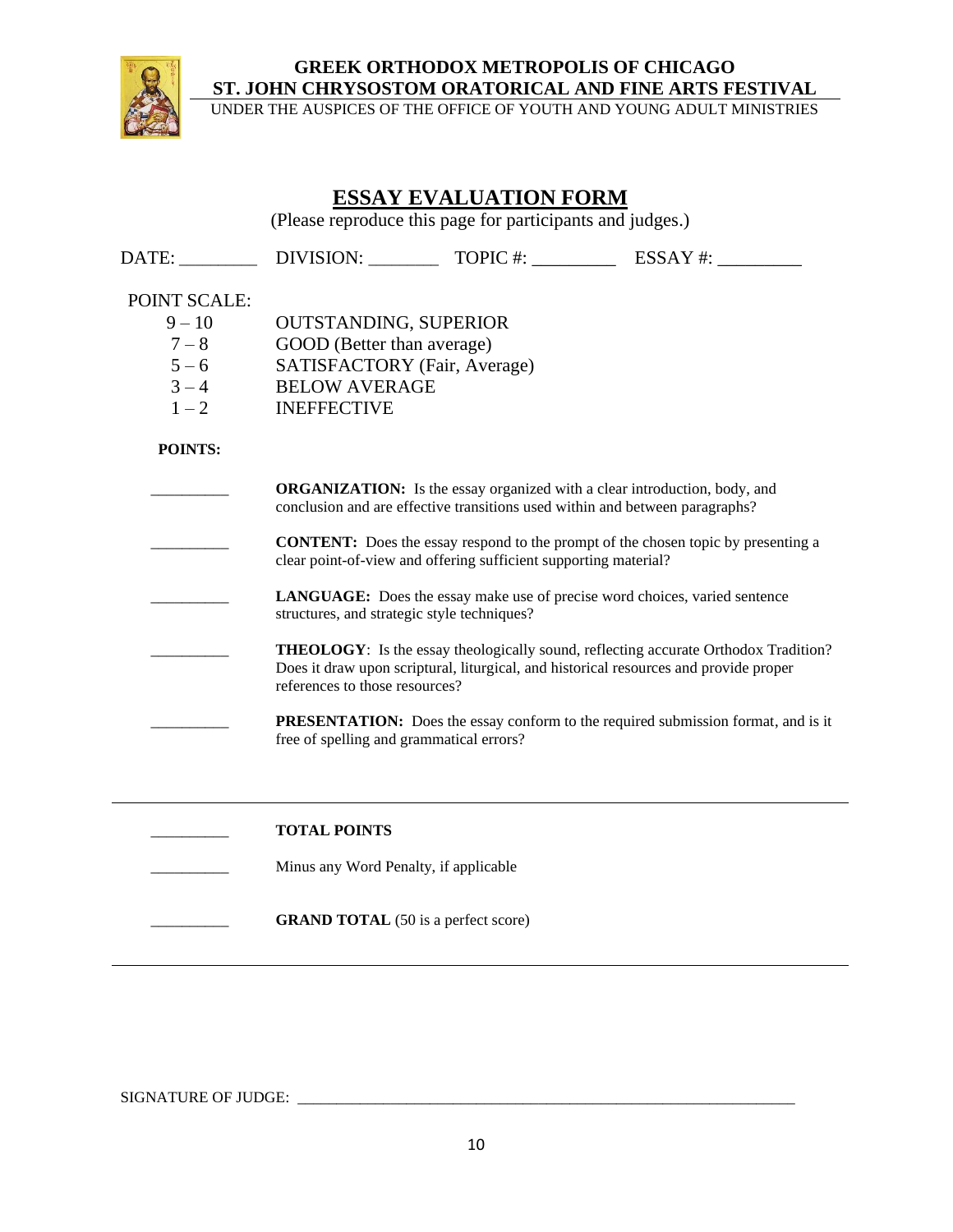

UNDER THE AUSPICES OF THE OFFICE OF YOUTH AND YOUNG ADULT MINISTRIES

# **CRITERIA FOR PARTICIPANTS**

# **JUNIOR AND SENIOR POETRY DIVISIONS**

(Please reproduce this page for all participants and judges.)

# **GENERAL CRITERIA**

**Topic**: Your poem topic must be taken from the official list on the Archdiocese Festival website [\(http://www.goarch.org/-/st-john-chrysostom-oratorical-festival\)](http://www.goarch.org/-/st-john-chrysostom-oratorical-festival) for the current year and be written in English. Please note that there are different topics for the Junior and Senior Divisions. All participants are expected to have prepared their own poems through research and personal experience.

**Length**: The length for poems is **8 - 30 lines for both the Junior Division and the Senior Division.** A one-half point *penalty* will be assessed for every line below the minimum of 8 lines or above the maximum of 30 lines. The penalty points will be deducted from each judge's TOTAL POINTS found at the bottom of the Poetry Evaluation Form.

**Submission to Metropolis Festival**: If you advance to the Metropolis Festival, a copy of your poem must be typed **(in Microsoft Word format, but using any spacing, font style, and font size of your choosing)** and given to your Parish Chairperson to submit before the deadline. You must print your full topic, your topic number, and your poem's **total line count** on a **separate page** attached to the front of your poem. You must also include your name/address/phone number and your church's name/address/phone number on a **separate page** attached to the end of your poem. It is important that **none of your personal or church information** appears on any of the content pages of your poem. The content pages, including the title of your poem, are the only pages you should use in calculating your poem's total line count.

### **EVALUATION CRITERIA**

Your poem will be evaluated according to the following:

**Choice of Form**: You should choose a form for your poem that best displays your talent and the message you wish to convey to the audience.

**Content**: Your poem should respond to the prompt of your chosen topic by presenting your pointof-view or expressing your thoughts on the subject.

**Language/Imagery**: Your poem should make use of word choices, sentence structures, and style techniques that stimulate one or more of the senses of the audience.

**Theology**: Your poem should be theologically sound, reflecting accurate Orthodox Tradition and demonstrating your understanding of the theology underlying the chosen topic.

**Presentation**: Your poem should conform to the required submission format and be free of spelling and grammatical errors, unless the errors are included for artistic purposes.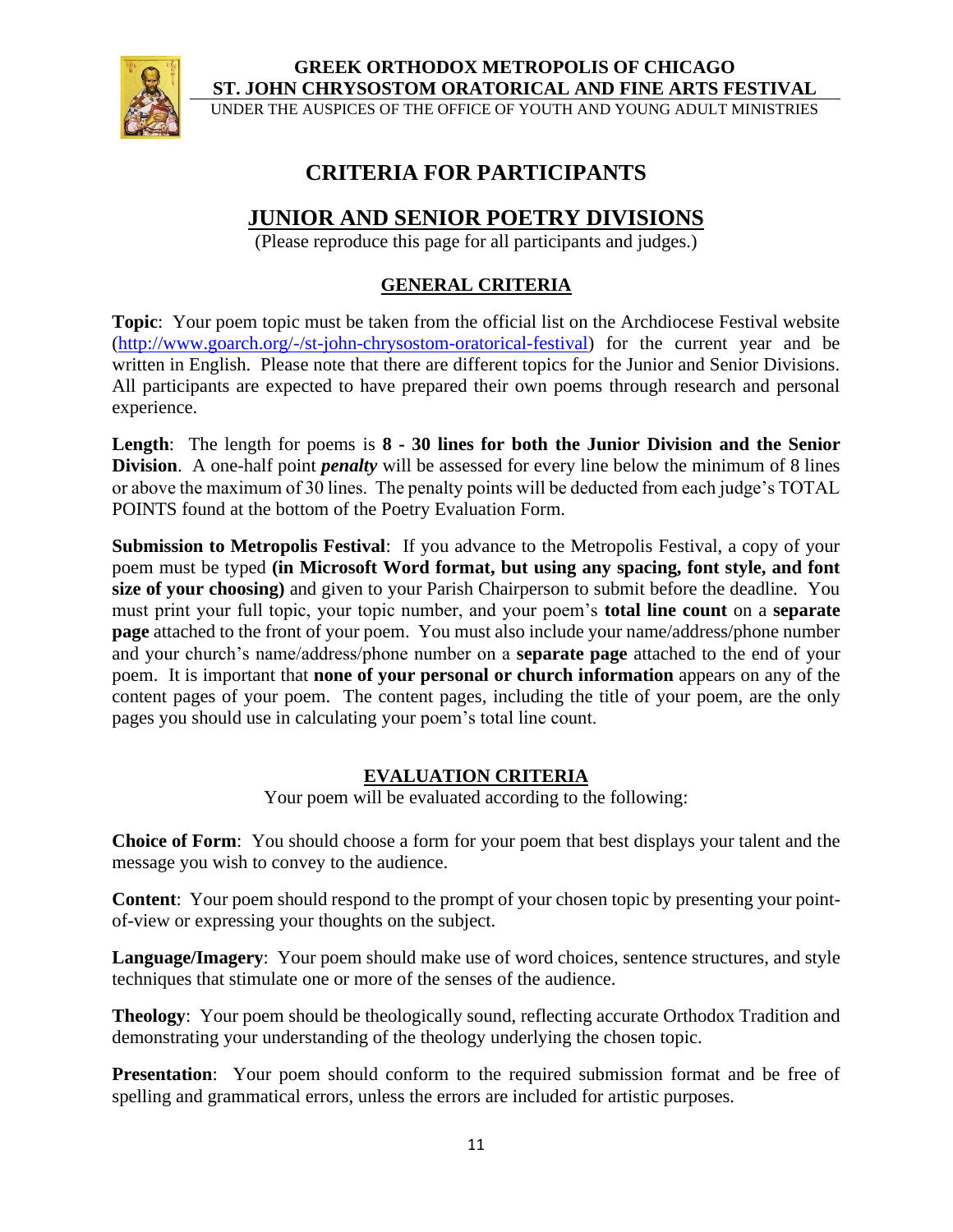

UNDER THE AUSPICES OF THE OFFICE OF YOUTH AND YOUNG ADULT MINISTRIES

# **POETRY EVALUATION FORM**

(Please reproduce this page for participants and judges.)

| DATE:        |                                            |                                                                                                                                                                    | DIVISION: TOPIC #: $\qquad \qquad$ POEM #:                                                                                                                                                |  |  |  |  |  |  |
|--------------|--------------------------------------------|--------------------------------------------------------------------------------------------------------------------------------------------------------------------|-------------------------------------------------------------------------------------------------------------------------------------------------------------------------------------------|--|--|--|--|--|--|
| POINT SCALE: |                                            |                                                                                                                                                                    |                                                                                                                                                                                           |  |  |  |  |  |  |
| $9 - 10$     | <b>OUTSTANDING, SUPERIOR</b>               |                                                                                                                                                                    |                                                                                                                                                                                           |  |  |  |  |  |  |
| $7 - 8$      | GOOD (Better than average)                 |                                                                                                                                                                    |                                                                                                                                                                                           |  |  |  |  |  |  |
| $5 - 6$      | SATISFACTORY (Fair, Average)               |                                                                                                                                                                    |                                                                                                                                                                                           |  |  |  |  |  |  |
| $3 - 4$      | <b>BELOW AVERAGE</b>                       |                                                                                                                                                                    |                                                                                                                                                                                           |  |  |  |  |  |  |
| $1 - 2$      | <b>INEFFECTIVE</b>                         |                                                                                                                                                                    |                                                                                                                                                                                           |  |  |  |  |  |  |
| POINTS:      |                                            |                                                                                                                                                                    |                                                                                                                                                                                           |  |  |  |  |  |  |
|              |                                            | his/her talent and the message he/she wishes to convey to the audience?                                                                                            | <b>CHOICE OF FORM:</b> Has the writer chosen a form for the poem that best displays                                                                                                       |  |  |  |  |  |  |
|              |                                            | <b>CONTENT:</b> Does the poem respond to the prompt of the chosen topic by presenting the<br>writer's point-of-view or expressing his/her thoughts on the subject? |                                                                                                                                                                                           |  |  |  |  |  |  |
|              |                                            | LANGUAGE/IMAGERY: Does the poem make use of word choices, sentence<br>structures, and style techniques that stimulate one or more of the senses of the audience?   |                                                                                                                                                                                           |  |  |  |  |  |  |
|              |                                            |                                                                                                                                                                    | <b>THEOLOGY:</b> Is the poem theologically sound, reflecting accurate Orthodox Tradition<br>and demonstrating the writer's understanding of the theology underlying the chosen topic?     |  |  |  |  |  |  |
|              |                                            |                                                                                                                                                                    | <b>PRESENTATION:</b> Does the poem conform to the required submission format, and is it<br>free of spelling and grammatical errors, unless the errors are included for artistic purposes. |  |  |  |  |  |  |
|              |                                            |                                                                                                                                                                    |                                                                                                                                                                                           |  |  |  |  |  |  |
|              | <b>TOTAL POINTS</b>                        |                                                                                                                                                                    |                                                                                                                                                                                           |  |  |  |  |  |  |
|              | Minus any Line Penalty, if applicable      |                                                                                                                                                                    |                                                                                                                                                                                           |  |  |  |  |  |  |
|              | <b>GRAND TOTAL</b> (50 is a perfect score) |                                                                                                                                                                    |                                                                                                                                                                                           |  |  |  |  |  |  |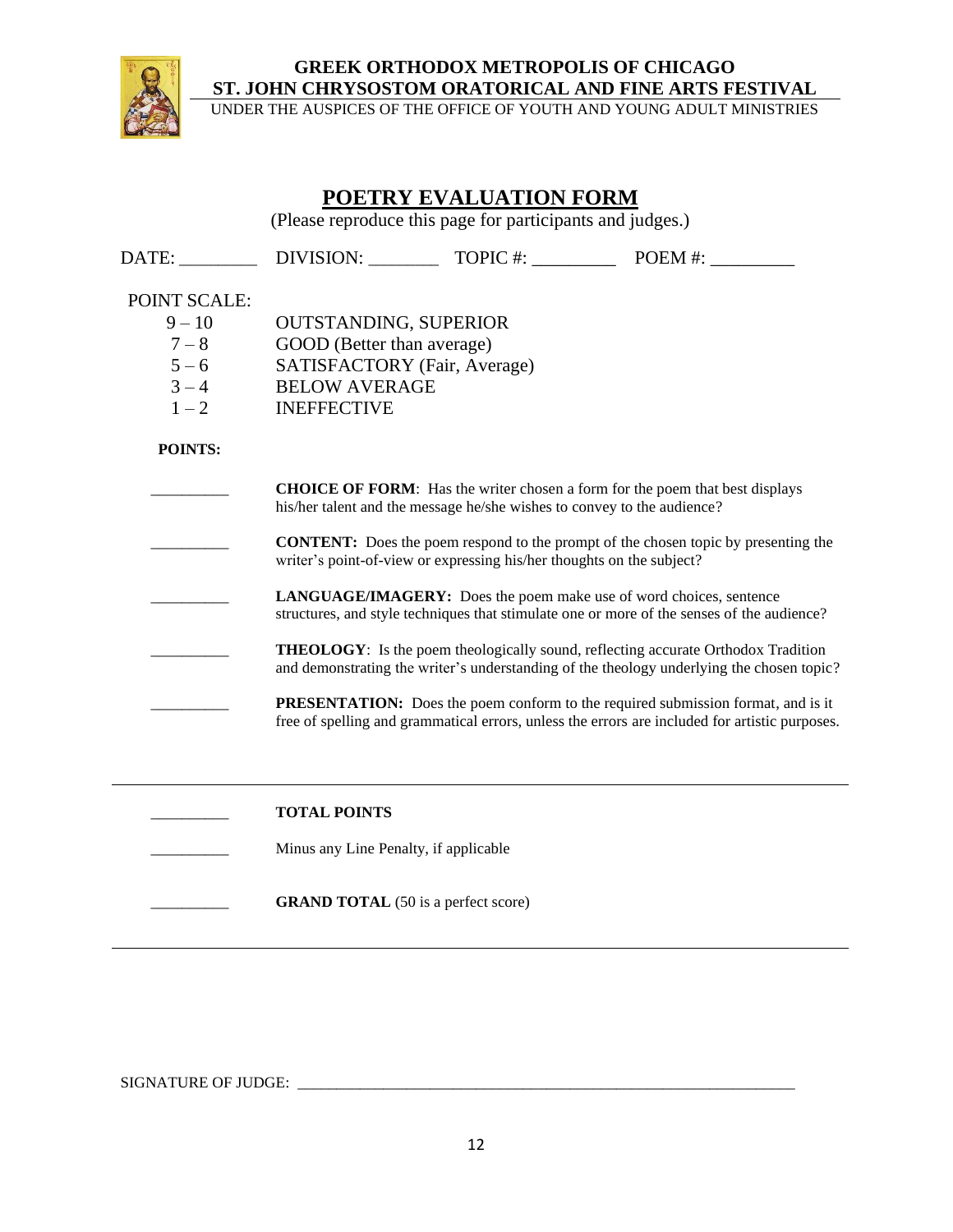

UNDER THE AUSPICES OF THE OFFICE OF YOUTH AND YOUNG ADULT MINISTRIES

# **CRITERIA FOR PARTICIPANTS**

# **JUNIOR AND SENIOR ICONOGRAPHY DIVISIONS**

(Please reproduce this page for all participants and judges.)

### **GENERAL CRITERIA**

**Subject**: The subject of your icon must be **Jesus Christ** and/or the **Theotokos**, or a **singular saint** of the Orthodox Church, and you must use either **Byzantine** or **Russian** style iconography. No Feast Day or multiple figure icons will be judged, nor icons of any subject using Western style. All participants are expected to have prepared their own icons. These requirements are the same for both the Junior and Senior Divisions.

**Size**: The minimum icon size is 8" x 10", and the maximum icon size is 20" x 20". Icons smaller than the minimum size or larger than the maximum size will not be judged.

**Submission to Metropolis Festival**: If you advance to the Metropolis Festival, your icon must be given to your Parish Chairperson to submit before the deadline. You must print your name/address/phone number and your church's name/address/phone number on the back of your icon. It is important that **none of your personal or church information** appears on the front or sides of your icon.

### **EVALUATION CRITERIA**

Your icon will be evaluated according to the following:

**Clarity**: Your icon should have distinct, crisp, and well-defined images.

**Detail**: Your icon should display correct details of facial features, clothing, and written script.

**Authentic Lines**: Your icon should use proper perspective, proportions, background, and colors.

**Orthodox Perspective**: Your icon should include correct aspects of Orthodox dogma (e.g. "O  $\Omega$ N" in the halo of Christ) or choice of object held by the saint.

**Byzantine/Russian Lines**: Your icon should be recognizable as reflective of prototypes within either the Byzantine or the Russian tradition.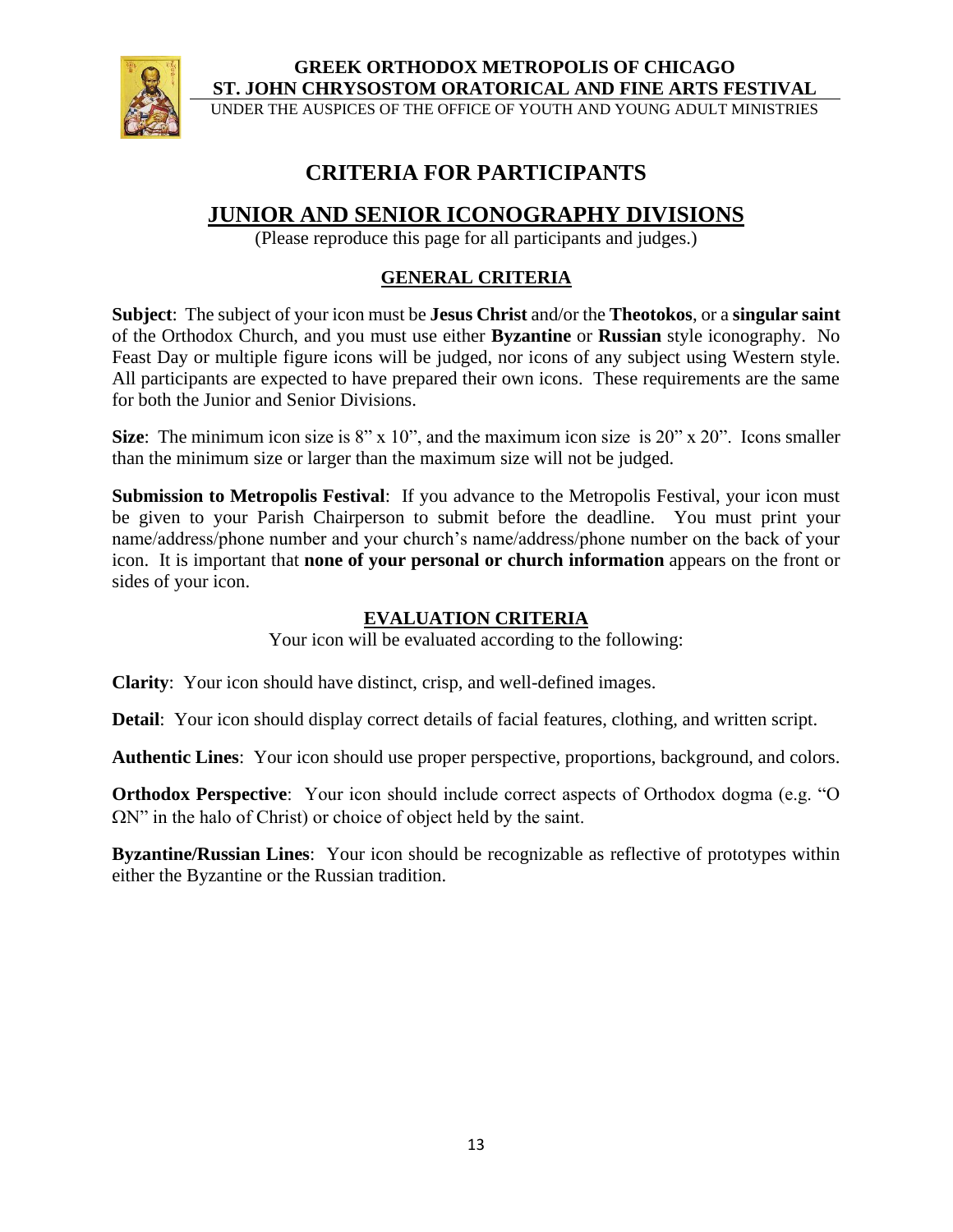

UNDER THE AUSPICES OF THE OFFICE OF YOUTH AND YOUNG ADULT MINISTRIES

# **ICONOGRAPHY EVALUATION FORM**

(Please reproduce this page for participants and judges.)

DATE: DIVISION: TOPIC #:  $\blacksquare$  ICON #:

#### POINT SCALE:

- 9 10 OUTSTANDING, SUPERIOR
- $7 8$  GOOD (Better than average)
- 5 6 SATISFACTORY (Fair, Average)
- $3 4$  BELOW AVERAGE
- $1 2$  INEFFECTIVE

#### **POINTS:**

- \_\_\_\_\_\_\_\_\_\_ **CLARITY:** Does the icon have distinct, crisp, and well-defined images? **DETAIL:** Does the icon display correct details of facial features, clothing, and written script?
	- \_\_\_\_\_\_\_\_\_\_ **AUTHENTIC LINES:** Does the icon use proper perspective, proportions, background, and colors?
	- \_\_\_\_\_\_\_\_\_\_ **ORTHODOX PERSPECTIVE**: Does the icon include correct aspects of Orthodox dogma (e.g. "O  $\Omega$ N" in the halo of Christ) or choice of object held by the saint?
	- **BYZANTINE/RUSSIAN LINES:** Is the icon recognizable as reflective of prototypes within either the Byzantine or the Russian tradition?

**GRAND TOTAL** (50 is a perfect score)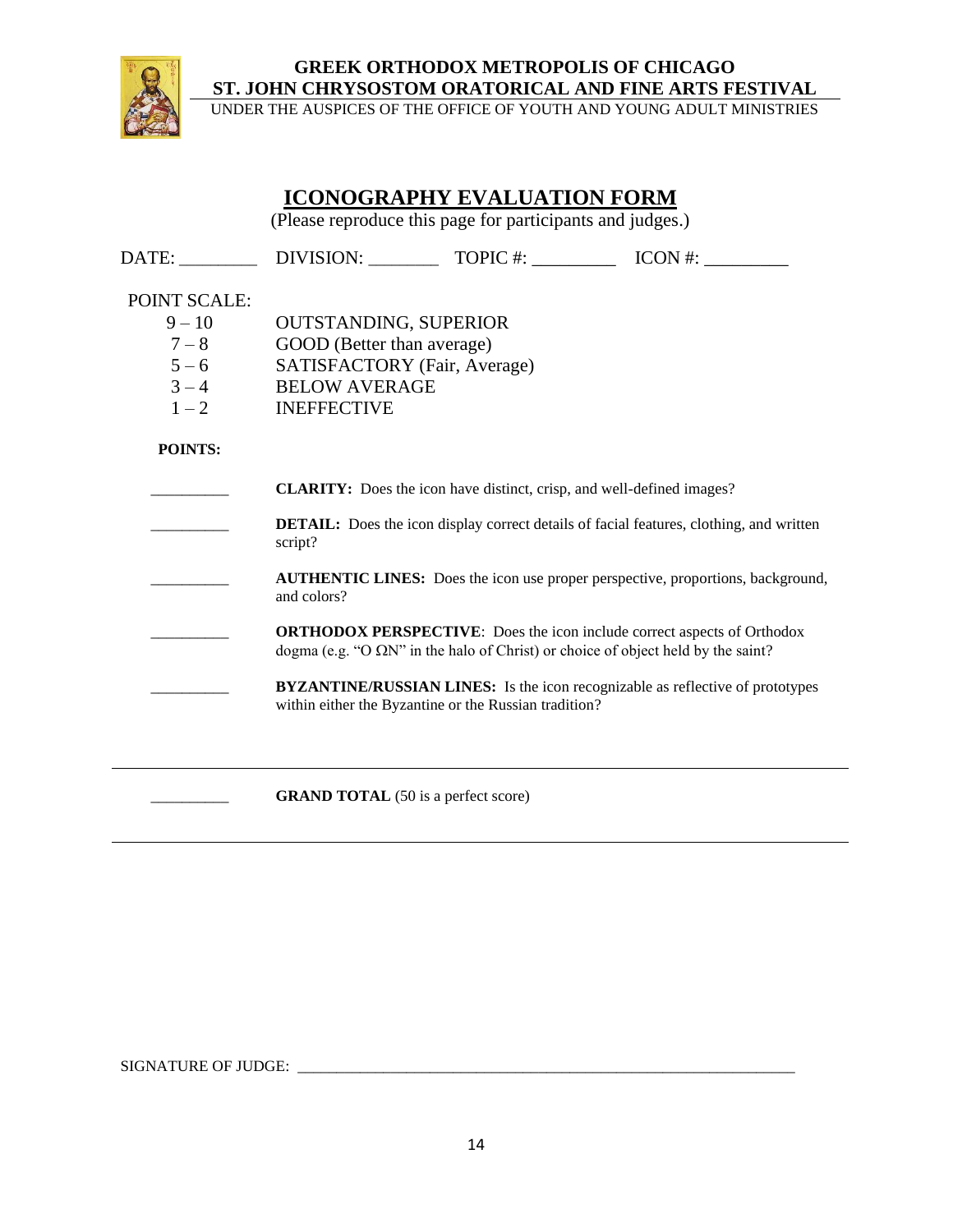

UNDER THE AUSPICES OF THE OFFICE OF YOUTH AND YOUNG ADULT MINISTRIES

# **CRITERIA FOR PARTICIPANTS**

# **JUNIOR AND SENIOR VOCAL SOLO DIVISIONS**

(Please reproduce this page for all participants and judges.)

### **GENERAL CRITERIA**

**Music**: Your music must be taken from the following official list for the current year and be sung in Greek, English, or a combination thereof. You should choose music with an appropriate level of difficulty for your division and ability. (See Page 14, Evaluation Criteria: Interpretation/Musicianship). All Modes/Tones are acceptable unless specified. Please note that the music list for the Junior and Senior Divisions is the same:

- "Epi Si Heri"/"Hail Virgin Full of Grace"
- "Kyrie Ekekraksa"/"Lord I Have Cried Unto Thee"
- "Kyrie Ton Thinamaion"/"Lord of the Powers"
- "Axion estin..."/"It is truly right to bless you, Theotokos..."
- "O angelos evoa...fotizou"/"The angel cried...shine New Jerusalem"
- "Agios, Agios, Agios…"/"Holy, Holy, Holy, Lord of Sabaoth…"
- "Se Imnoumen..."/"We praise you…"
- "Soma Hristou..."/"Receive the body of Christ..."
- "Tou lithou..."/"Although the stone was sealed..."
- "Ote katilthes..."/"When you descended unto death..."
- "Efrenestho ta ourania…"/"Let the heavens rejoice…"
- "To fethron..."/"The women disciples..."
- "To sinanarhon Logon…"/ "Let us the faithful…"
- "Angeliki Thinamis…"/ "Angelic Powers appeared…"
- "Katelisas to stavro..."/"By your cross..."
- "Exipsus katilthes…"/"From on high…"
- "Ti Ipermaho"/"To You, Champion Leader"
- "Tin Oraiotita Tis Parthenias Sou"/"The Beauty of Your Virginity"
- Various Troparia/Apolitikia of Saints and Holy Days

**Submission to Metropolis Festival**: If you advance to the Metropolis Festival, you must supply one copy of your music. The copy must be clean and legible and have the **measures numbered**. It is important that **none of your personal or church information** appears on the music. Your music will be returned to you after the judges have finished their evaluations. Although you need not submit a copy of your music prior to the Metropolis Festival, you must provide the required information (including the music title and composer) to your Parish Chairperson to submit before the deadline.

**Performance of Vocal Solo at Metropolis Festival**: The performance of your vocal solo must be *a cappella*. You may not use a microphone to enhance your natural voice.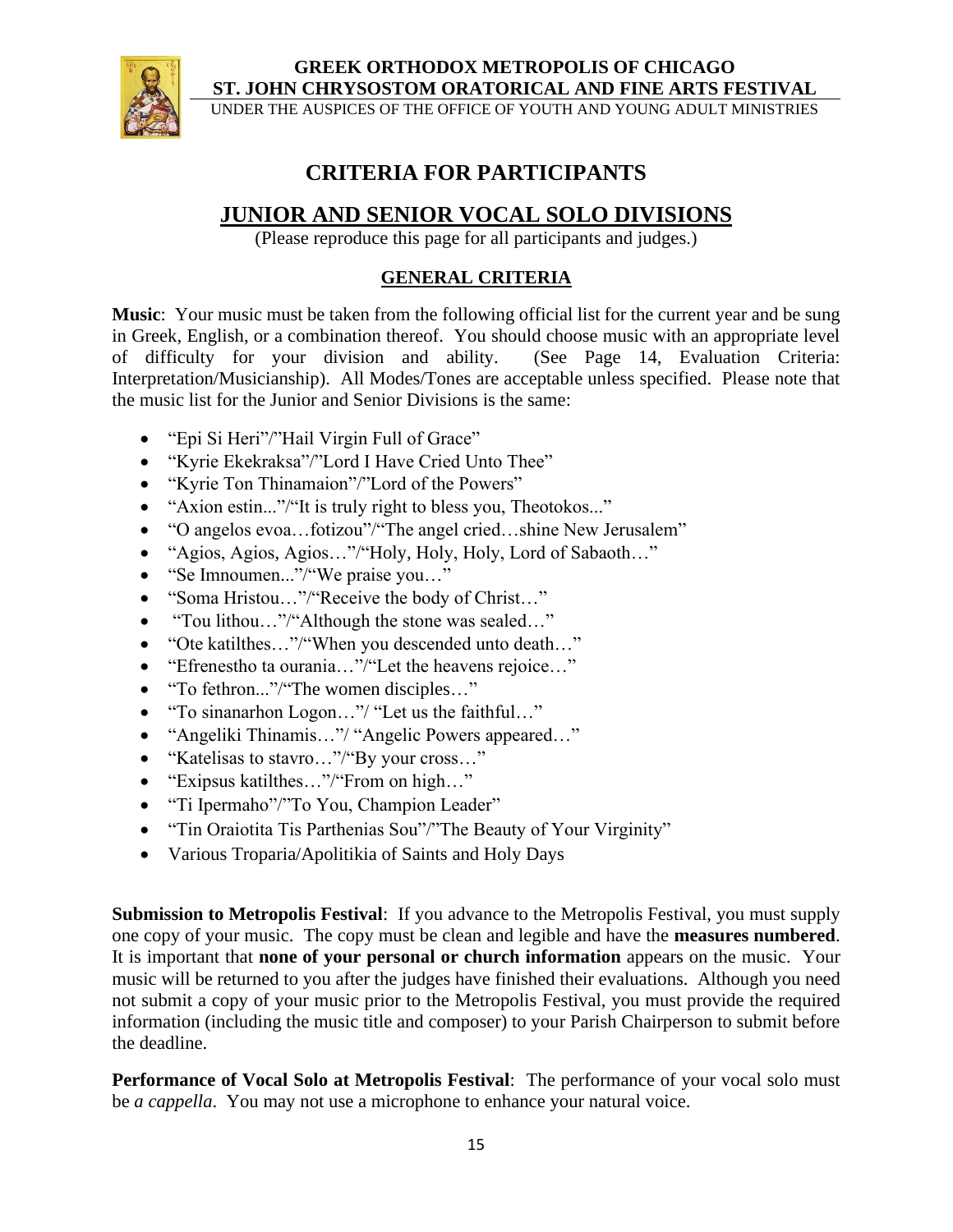

UNDER THE AUSPICES OF THE OFFICE OF YOUTH AND YOUNG ADULT MINISTRIES

You need not perform your Vocal Solo from memory. A music stand will be provided in the judging room for your use.

Before you begin your Vocal Solo, you should acknowledge the audience, including dignitaries present, and state the following information: title of the hymn, the theology the hymn professes, the service of the church in which the hymn is chanted, the category of the hymn (Apolitikion, Kontakion, Megalinarion, Koinonikon, or Other Troparia), your reason for choosing this particular hymn to perform, and if known, the composer and year of the hymn's composition.

If you choose to warm up briefly before beginning your Vocal Solo, you should indicate this to the judges. Additional instructions regarding performance, order, and judging will be given at the Host Parish on the day of the Metropolis Festival.

### **EVALUATION CRITERIA**

Your vocal solo will be evaluated according to the following:

**Note Accuracy**: You should sing accurately with regard to the printed pitches, taking into account any necessary transposition of notes to accommodate your vocal range.

**Tone Quality**: Your tone should display clarity, consistency, control, focus, and warmth.

**Breathing Technique**: You should breathe from your diaphragm, with proper relaxation, depth and support.

**Rhythmic Accuracy**: You should sing accurately with regard to the values, duration, steadiness, and meter of the notes and rests.

**Diction/Enunciation**: You should sing with clarity and accurate pronunciation of consonants, vowels, diphthongs, and dialect.

**Interpretation/Musicianship**: You should choose music with an appropriate level of difficulty and sing with appropriate tempo, style, expression, dynamics, phrasing, and emotional involvement.

**Stage Presence/Poise**: You should maintain a professional stage presence, with poise and good posture.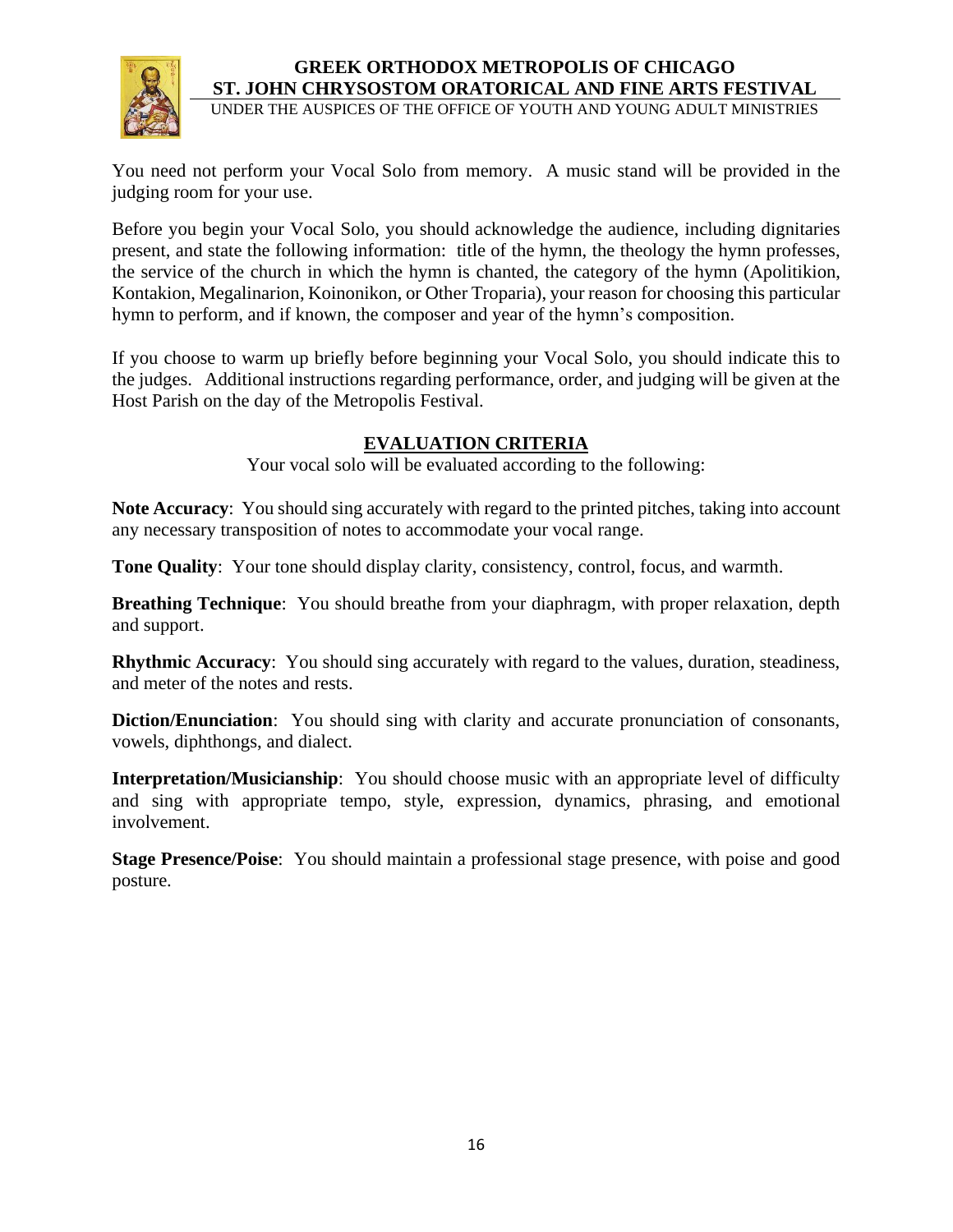

UNDER THE AUSPICES OF THE OFFICE OF YOUTH AND YOUNG ADULT MINISTRIES

# **VOCAL SOLO EVALUATION FORM**

(Please reproduce this page for participants and judges.)

| DATE:                                                | DIVISION:                                                                                                                                                                                                              |             | $SOLOIST$ #: $\_\_$ |             |  |  |  |
|------------------------------------------------------|------------------------------------------------------------------------------------------------------------------------------------------------------------------------------------------------------------------------|-------------|---------------------|-------------|--|--|--|
|                                                      | <b>MUSIC TITLE:</b>                                                                                                                                                                                                    |             | COMPOSER:           |             |  |  |  |
|                                                      | VOICE PART: (Circle One)<br>SOPRANO                                                                                                                                                                                    | <b>ALTO</b> | <b>TENOR</b>        | <b>BASS</b> |  |  |  |
| <b>POINT SCALE:</b>                                  |                                                                                                                                                                                                                        |             |                     |             |  |  |  |
| $9 - 10$<br>$7 - 8$<br>$5 - 6$<br>$3 - 4$<br>$1 - 2$ | <b>OUTSTANDING, SUPERIOR</b><br>GOOD (Better than average)<br>SATISFACTORY (Fair, Average)<br><b>BELOW AVERAGE</b><br><b>INEFFECTIVE</b>                                                                               |             |                     |             |  |  |  |
| <b>POINTS:</b>                                       |                                                                                                                                                                                                                        |             |                     |             |  |  |  |
|                                                      | <b>NOTE ACCURACY:</b> Did the vocalist accurately sing with regard to the printed pitches,<br>taking into account the need of the soloist to transpose notes to accommodate his/her<br>vocal range?                    |             |                     |             |  |  |  |
|                                                      | <b>TONE QUALITY:</b> Did the tone of the vocalist display clarity, consistency, control,<br>focus, and warmth?                                                                                                         |             |                     |             |  |  |  |
|                                                      | <b>BREATHING TECHNIQUE:</b> Did the vocalist breathe from his/her diaphragm, with<br>proper relaxation, depth, and support?                                                                                            |             |                     |             |  |  |  |
|                                                      | RHYTHMIC ACCURACY: Did the vocalist accurately sing with regard to the values,<br>duration, steadiness, and meter of the notes and rests?                                                                              |             |                     |             |  |  |  |
|                                                      | <b>DICTION/ENUNCIATION:</b> Did the vocalist sing with clarity and accurate<br>pronunciation of consonants, vowels, diphthongs, and dialect?                                                                           |             |                     |             |  |  |  |
|                                                      | <b>INTERPRETATION/MUSICIANSHIP:</b> Did the vocalist choose music with an<br>appropriate level of difficulty and sing with the appropriate tempo, style, expression,<br>dynamics, phrasing, and emotional involvement? |             |                     |             |  |  |  |
|                                                      | <b>STAGE PRESENCE/POISE:</b> Did the vocalist maintain a professional stage presence,<br>with poise and good posture?                                                                                                  |             |                     |             |  |  |  |
|                                                      | <b>GRAND TOTAL</b> (70 is a perfect score)                                                                                                                                                                             |             |                     |             |  |  |  |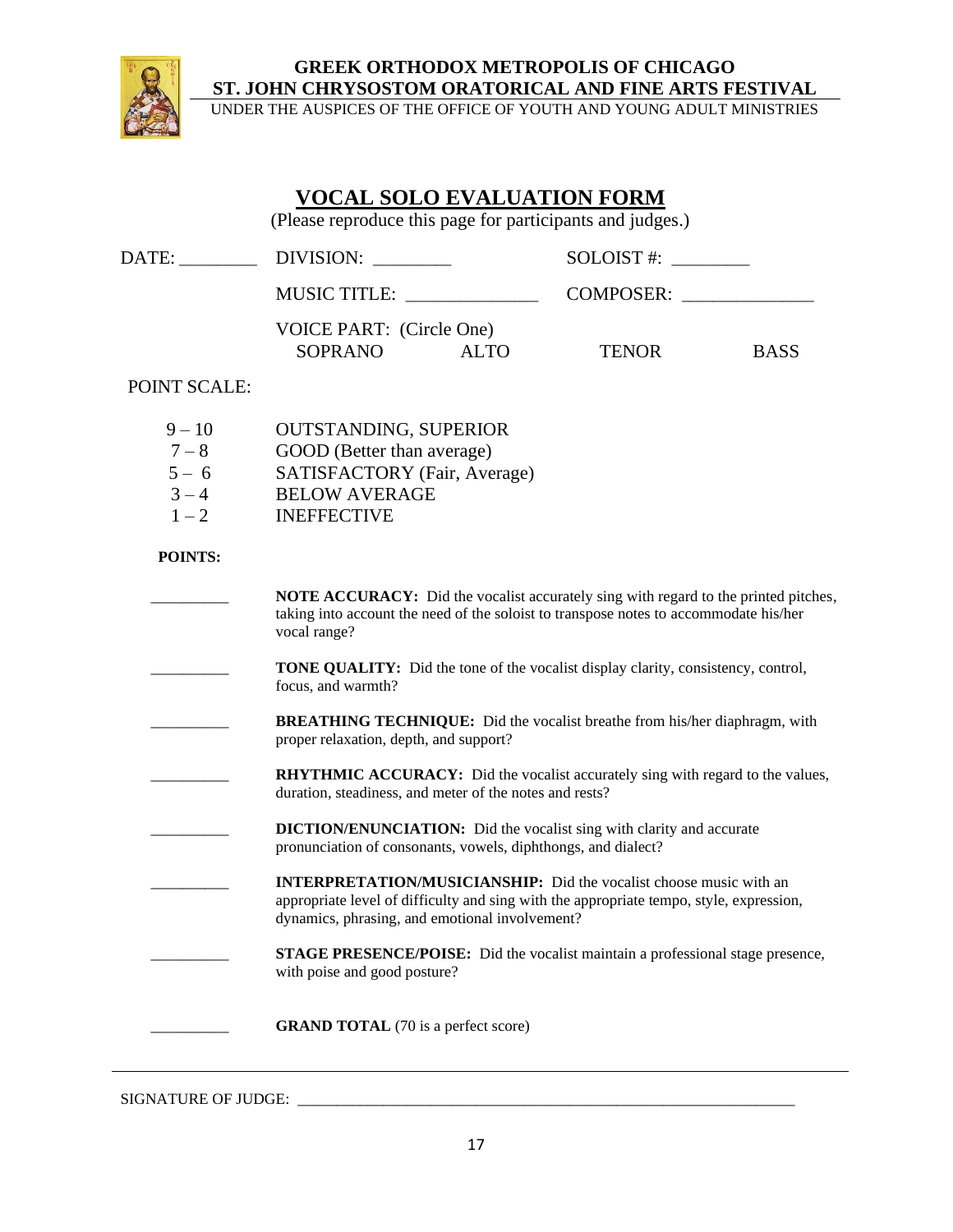

UNDER THE AUSPICES OF THE OFFICE OF YOUTH AND YOUNG ADULT MINISTRIES

|                  | <b>SPEECH</b><br>TALLY JUDGE'S RANKING SHEET |                |    |                         |                |    |           |    |                  |
|------------------|----------------------------------------------|----------------|----|-------------------------|----------------|----|-----------|----|------------------|
|                  | DIVISION: JUNIOR / SENIOR (CIRCLE ONE)       |                |    |                         |                |    |           |    |                  |
|                  |                                              |                |    |                         |                |    |           |    |                  |
| Speaker#         | $\mathbf{1}$                                 | $\overline{2}$ | 3  | $\overline{\mathbf{4}}$ | 5 <sup>5</sup> | 6  | 7         | 8  | $\boldsymbol{9}$ |
|                  |                                              |                |    |                         |                |    |           |    |                  |
| Judge A          |                                              |                |    |                         |                |    |           |    |                  |
| <b>Judge B</b>   |                                              |                |    |                         |                |    |           |    |                  |
| Judge C          |                                              |                |    |                         |                |    |           |    |                  |
|                  |                                              |                |    |                         |                |    |           |    |                  |
| <b>Total Pts</b> |                                              |                |    |                         |                |    |           |    |                  |
|                  |                                              |                |    |                         |                |    |           |    |                  |
| Speaker#         | <b>10</b>                                    | 11             | 12 | 13                      | 14             | 15 | <b>16</b> | 17 | 18               |
|                  |                                              |                |    |                         |                |    |           |    |                  |
| Judge A          |                                              |                |    |                         |                |    |           |    |                  |
| <b>Judge B</b>   |                                              |                |    |                         |                |    |           |    |                  |
| Judge C          |                                              |                |    |                         |                |    |           |    |                  |
|                  |                                              |                |    |                         |                |    |           |    |                  |
| <b>Total Pts</b> |                                              |                |    |                         |                |    |           |    |                  |

| RANKINGS:                                | <b>SPEAKER#</b> | SPEAKER'S NAME*                                             | <b>SPEAKER'S PARISH</b> |  |
|------------------------------------------|-----------------|-------------------------------------------------------------|-------------------------|--|
|                                          |                 |                                                             |                         |  |
| FIRST PLACE - Highest # of Points        |                 |                                                             |                         |  |
| SECOND PLACE - $2nd$ Highest # of Points |                 |                                                             |                         |  |
| THIRD PLACE - $3rd$ Highest # of Points  |                 |                                                             |                         |  |
|                                          |                 | *Names to be filled in by Metropolitan Oratorical Committee |                         |  |

#### INSTRUCTIONS:

- 1. The Tally Judge should record the GRAND TOTAL points given by each judge to each speaker in the corresponding square.
- 2. When all data is entered, the Tally Judge should add the GRAND TOTAL points for each speaker to determine the first-, second-, and third-place winners.
- 3. The Tally Judge, with the assistance of the Metropolitan Oratorical Committee, should record the speaker numbers, names, and parishes of the first-, second-, and third-place winners.

DATE:

TALLY JUDGE NAME:

| <b>TALLY JUDGE SIGNATURE:</b> |  |
|-------------------------------|--|
|-------------------------------|--|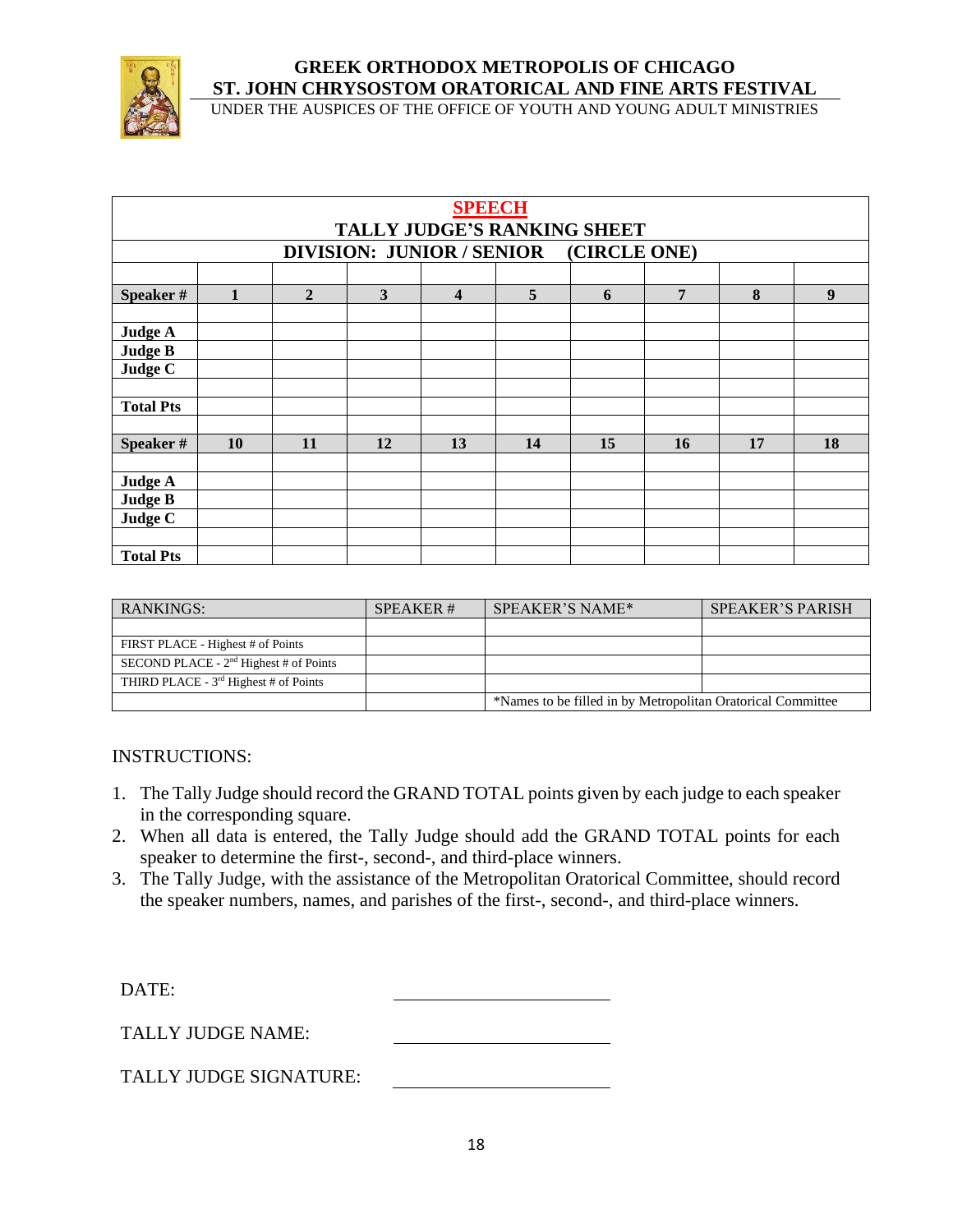

UNDER THE AUSPICES OF THE OFFICE OF YOUTH AND YOUNG ADULT MINISTRIES

# **SPEECH TIMEKEEPER'S REPORT**

The Timekeeper will give a signal when 1 minute (1:00 min) remains and another signal when ½ minute (0:30 min) remains. All signals (large numbers on a white sheet of paper) should be discreetly shown. The stopwatch should be kept running so that an accurate timing of each speech may be listed. The speakers' names should not appear on this report.

| <b>JUNIOR DIVISION</b><br>(minimum 3/maximum 4 minutes) |             | <b>SENIOR DIVISION</b><br>(minimum 4/maximum 5 minutes) |             |  |
|---------------------------------------------------------|-------------|---------------------------------------------------------|-------------|--|
| <b>SPEAKER#</b>                                         | <b>TIME</b> | <b>SPEAKER#</b>                                         | <b>TIME</b> |  |
|                                                         |             | 1                                                       |             |  |
| $\boldsymbol{2}$                                        |             | $\boldsymbol{2}$                                        |             |  |
| 3                                                       |             | 3                                                       |             |  |
| $\overline{\mathbf{4}}$                                 |             | $\overline{\mathbf{4}}$                                 |             |  |
| 5                                                       |             | 5                                                       |             |  |
| 6                                                       |             | 6                                                       |             |  |
| 7                                                       |             | $\overline{7}$                                          |             |  |
| 8                                                       |             | 8                                                       |             |  |
| 9                                                       |             | 9                                                       |             |  |
| 10                                                      |             | 10                                                      |             |  |
| 11                                                      |             | 11                                                      |             |  |
| 12                                                      |             | 12                                                      |             |  |
| 13                                                      |             | 13                                                      |             |  |
| 14                                                      |             | 14                                                      |             |  |
| 15                                                      |             | 15                                                      |             |  |
| 16                                                      |             | 16                                                      |             |  |
| 17                                                      |             | 17                                                      |             |  |
| 18                                                      |             | 18                                                      |             |  |

DATE:

TIMEKEEPER'S NAME:

TIMEKEEPER'S SIGNATURE: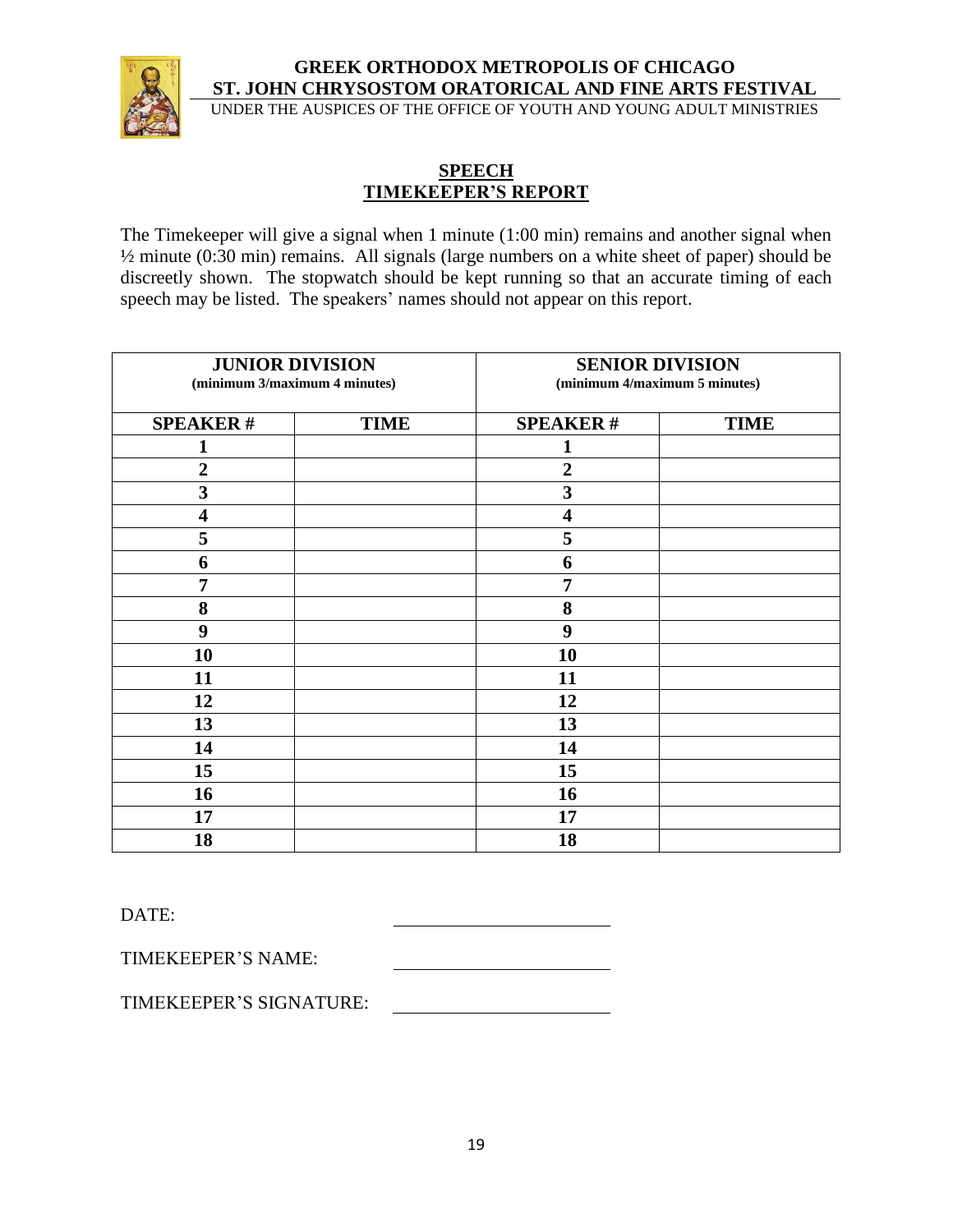

UNDER THE AUSPICES OF THE OFFICE OF YOUTH AND YOUNG ADULT MINISTRIES

|                  | <b>ESSAY</b><br>TALLY JUDGE'S RANKING SHEET |                |    |    |    |                                        |    |    |                  |
|------------------|---------------------------------------------|----------------|----|----|----|----------------------------------------|----|----|------------------|
|                  |                                             |                |    |    |    | DIVISION: JUNIOR / SENIOR (CIRCLE ONE) |    |    |                  |
|                  |                                             |                |    |    |    |                                        |    |    |                  |
| Essay #          | 1                                           | $\overline{2}$ | 3  | 4  | 5  | 6                                      | 7  | 8  | $\boldsymbol{9}$ |
|                  |                                             |                |    |    |    |                                        |    |    |                  |
| Judge A          |                                             |                |    |    |    |                                        |    |    |                  |
| <b>Judge B</b>   |                                             |                |    |    |    |                                        |    |    |                  |
| Judge C          |                                             |                |    |    |    |                                        |    |    |                  |
|                  |                                             |                |    |    |    |                                        |    |    |                  |
| <b>Total Pts</b> |                                             |                |    |    |    |                                        |    |    |                  |
|                  |                                             |                |    |    |    |                                        |    |    |                  |
| Essay #          | 10                                          | 11             | 12 | 13 | 14 | 15                                     | 16 | 17 | 18               |
|                  |                                             |                |    |    |    |                                        |    |    |                  |
| Judge A          |                                             |                |    |    |    |                                        |    |    |                  |
| <b>Judge B</b>   |                                             |                |    |    |    |                                        |    |    |                  |
| Judge C          |                                             |                |    |    |    |                                        |    |    |                  |
|                  |                                             |                |    |    |    |                                        |    |    |                  |
| <b>Total Pts</b> |                                             |                |    |    |    |                                        |    |    |                  |

| RANKINGS:                                | ESSAY# | WRITER'S NAME*                                              | WRITER'S PARISH |  |  |
|------------------------------------------|--------|-------------------------------------------------------------|-----------------|--|--|
|                                          |        |                                                             |                 |  |  |
| FIRST PLACE - Highest # of Points        |        |                                                             |                 |  |  |
| SECOND PLACE - $2nd$ Highest # of Points |        |                                                             |                 |  |  |
| THIRD PLACE - $3rd$ Highest # of Points  |        |                                                             |                 |  |  |
|                                          |        | *Names to be filled in by Metropolitan Oratorical Committee |                 |  |  |

#### INSTRUCTIONS:

- 1. The Tally Judge should record the GRAND TOTAL points given by each judge to each writer in the corresponding square.
- 2. When all data is entered, the Tally Judge should add the GRAND TOTAL points for each writer to determine the first-, second-, and third-place winners.
- 3. The Tally Judge, with the assistance of the Metropolitan Oratorical Committee, should record the writer numbers, names, and parishes of the first-, second-, and third-place winners.

| DATE:                         |  |
|-------------------------------|--|
| TALLY JUDGE NAME:             |  |
| <b>TALLY JUDGE SIGNATURE:</b> |  |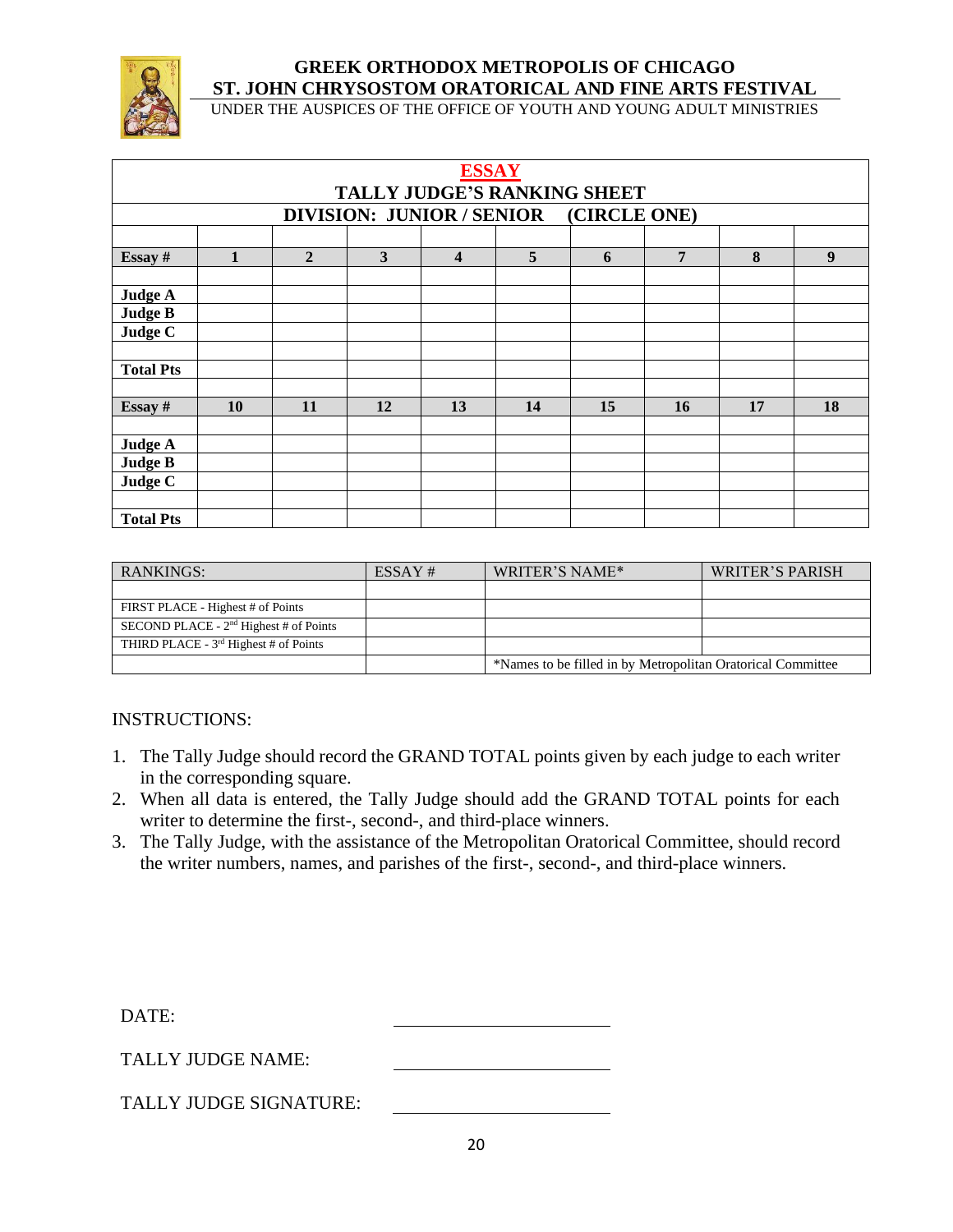

UNDER THE AUSPICES OF THE OFFICE OF YOUTH AND YOUNG ADULT MINISTRIES

| <b>POETRY</b><br>TALLY JUDGE'S RANKING SHEET |                                        |                |    |                         |                |    |                 |    |                  |
|----------------------------------------------|----------------------------------------|----------------|----|-------------------------|----------------|----|-----------------|----|------------------|
|                                              | DIVISION: JUNIOR / SENIOR (CIRCLE ONE) |                |    |                         |                |    |                 |    |                  |
|                                              |                                        |                |    |                         |                |    |                 |    |                  |
| Poem#                                        | $\mathbf{1}$                           | $\overline{2}$ | 3  | $\overline{\mathbf{4}}$ | 5 <sup>5</sup> | 6  | $7\phantom{.0}$ | 8  | $\boldsymbol{9}$ |
|                                              |                                        |                |    |                         |                |    |                 |    |                  |
| Judge A                                      |                                        |                |    |                         |                |    |                 |    |                  |
| <b>Judge B</b>                               |                                        |                |    |                         |                |    |                 |    |                  |
| Judge C                                      |                                        |                |    |                         |                |    |                 |    |                  |
|                                              |                                        |                |    |                         |                |    |                 |    |                  |
| <b>Total Pts</b>                             |                                        |                |    |                         |                |    |                 |    |                  |
|                                              |                                        |                |    |                         |                |    |                 |    |                  |
| Poem#                                        | 10                                     | 11             | 12 | 13                      | 14             | 15 | 16              | 17 | 18               |
|                                              |                                        |                |    |                         |                |    |                 |    |                  |
| Judge A                                      |                                        |                |    |                         |                |    |                 |    |                  |
| <b>Judge B</b>                               |                                        |                |    |                         |                |    |                 |    |                  |
| Judge C                                      |                                        |                |    |                         |                |    |                 |    |                  |
|                                              |                                        |                |    |                         |                |    |                 |    |                  |
| <b>Total Pts</b>                             |                                        |                |    |                         |                |    |                 |    |                  |

| RANKINGS:                                | POEM# | WRITER'S NAME*                                              | WRITER'S PARISH |  |
|------------------------------------------|-------|-------------------------------------------------------------|-----------------|--|
|                                          |       |                                                             |                 |  |
| FIRST PLACE - Highest # of Points        |       |                                                             |                 |  |
| SECOND PLACE - $2nd$ Highest # of Points |       |                                                             |                 |  |
| THIRD PLACE - $3rd$ Highest # of Points  |       |                                                             |                 |  |
|                                          |       | *Names to be filled in by Metropolitan Oratorical Committee |                 |  |

#### INSTRUCTIONS:

- 1. The Tally Judge should record the GRAND TOTAL points given by each judge to each writer in the corresponding square.
- 2. When all data is entered, the Tally Judge should add the GRAND TOTAL points for each writer to determine the first-, second-, and third-place winners.
- 3. The Tally Judge, with the assistance of the Metropolitan Oratorical Committee, should record the writer numbers, names, and parishes of the first-, second-, and third-place winners.

| DATE:                         |  |
|-------------------------------|--|
| TALLY JUDGE NAME:             |  |
| <b>TALLY JUDGE SIGNATURE:</b> |  |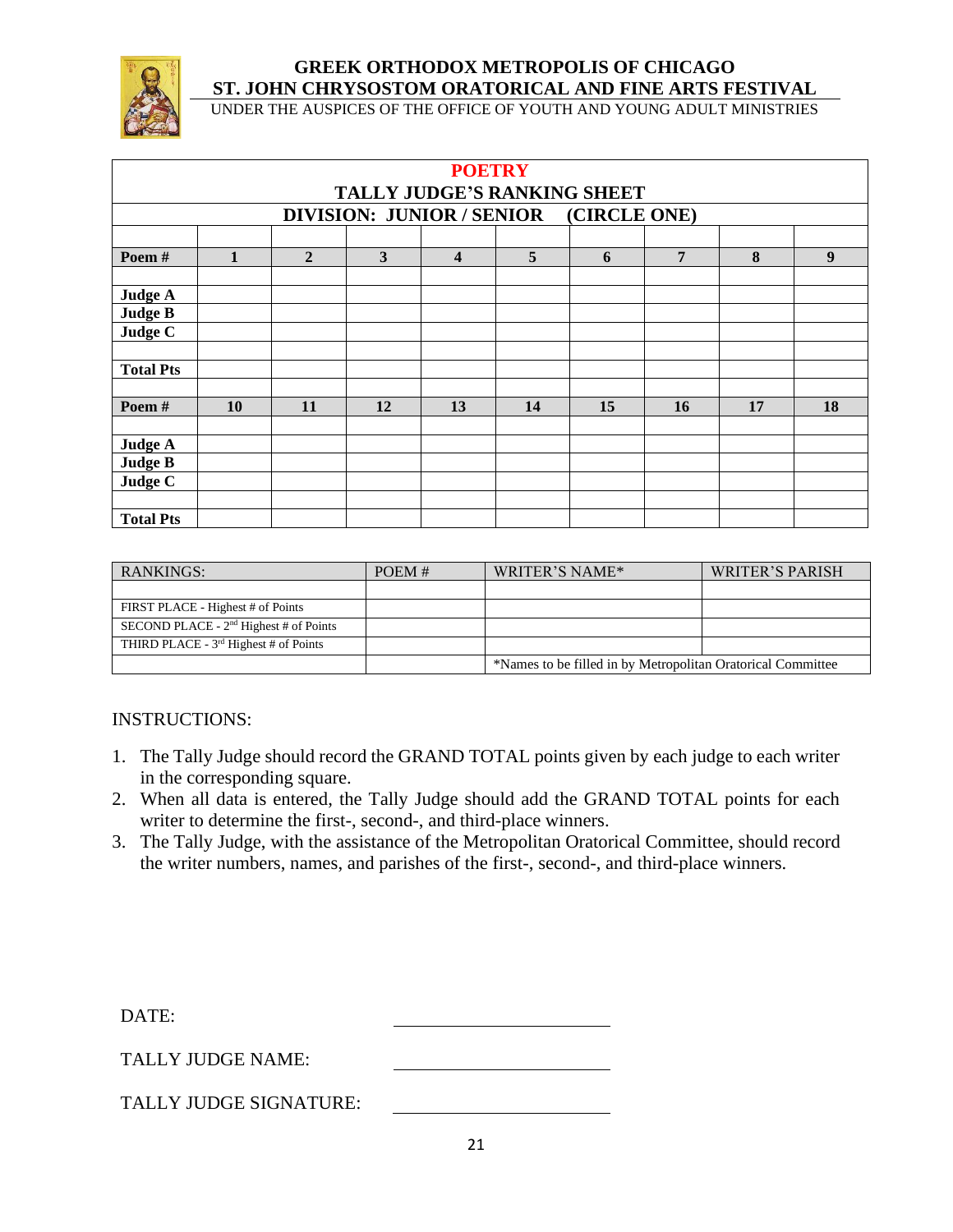

UNDER THE AUSPICES OF THE OFFICE OF YOUTH AND YOUNG ADULT MINISTRIES

| <b>ICONOGRAPHY</b><br>TALLY JUDGE'S RANKING SHEET |                                        |                |    |                         |                |    |                |    |                  |
|---------------------------------------------------|----------------------------------------|----------------|----|-------------------------|----------------|----|----------------|----|------------------|
|                                                   | DIVISION: JUNIOR / SENIOR (CIRCLE ONE) |                |    |                         |                |    |                |    |                  |
|                                                   |                                        |                |    |                         |                |    |                |    |                  |
| Icon#                                             | 1                                      | $\overline{2}$ | 3  | $\overline{\mathbf{4}}$ | 5 <sup>5</sup> | 6  | $\overline{7}$ | 8  | $\boldsymbol{9}$ |
|                                                   |                                        |                |    |                         |                |    |                |    |                  |
| Judge A                                           |                                        |                |    |                         |                |    |                |    |                  |
| <b>Judge B</b>                                    |                                        |                |    |                         |                |    |                |    |                  |
| Judge C                                           |                                        |                |    |                         |                |    |                |    |                  |
|                                                   |                                        |                |    |                         |                |    |                |    |                  |
| <b>Total Pts</b>                                  |                                        |                |    |                         |                |    |                |    |                  |
|                                                   |                                        |                |    |                         |                |    |                |    |                  |
| $I$ con #                                         | 10                                     | 11             | 12 | 13                      | 14             | 15 | <b>16</b>      | 17 | 18               |
|                                                   |                                        |                |    |                         |                |    |                |    |                  |
| Judge A                                           |                                        |                |    |                         |                |    |                |    |                  |
| <b>Judge B</b>                                    |                                        |                |    |                         |                |    |                |    |                  |
| Judge C                                           |                                        |                |    |                         |                |    |                |    |                  |
|                                                   |                                        |                |    |                         |                |    |                |    |                  |
| <b>Total Pts</b>                                  |                                        |                |    |                         |                |    |                |    |                  |

| RANKINGS:                                | ICON# | ICONOGRAPHER'S NAME*                                        | <b>ICONOGRAPHER'S PARISH</b> |  |  |
|------------------------------------------|-------|-------------------------------------------------------------|------------------------------|--|--|
|                                          |       |                                                             |                              |  |  |
| FIRST PLACE - Highest # of Points        |       |                                                             |                              |  |  |
| SECOND PLACE - $2nd$ Highest # of Points |       |                                                             |                              |  |  |
| THIRD PLACE - $3rd$ Highest # of Points  |       |                                                             |                              |  |  |
|                                          |       | *Names to be filled in by Metropolitan Oratorical Committee |                              |  |  |

#### INSTRUCTIONS:

- 1. The Tally Judge should record the GRAND TOTAL points given by each judge to each iconographer in the corresponding square.
- 2. When all data is entered, the Tally Judge should add the GRAND TOTAL points for each iconographer to determine the first-, second-, and third-place winners.
- 3. The Tally Judge, with the assistance of the Metropolitan Oratorical Committee, should record the iconographer numbers, names, and parishes of the first-, second-, and third-place winners.

| DATE:                    |  |
|--------------------------|--|
| <b>TALLY JUDGE NAME:</b> |  |
| TALLY JUDGE SIGNATURE:   |  |